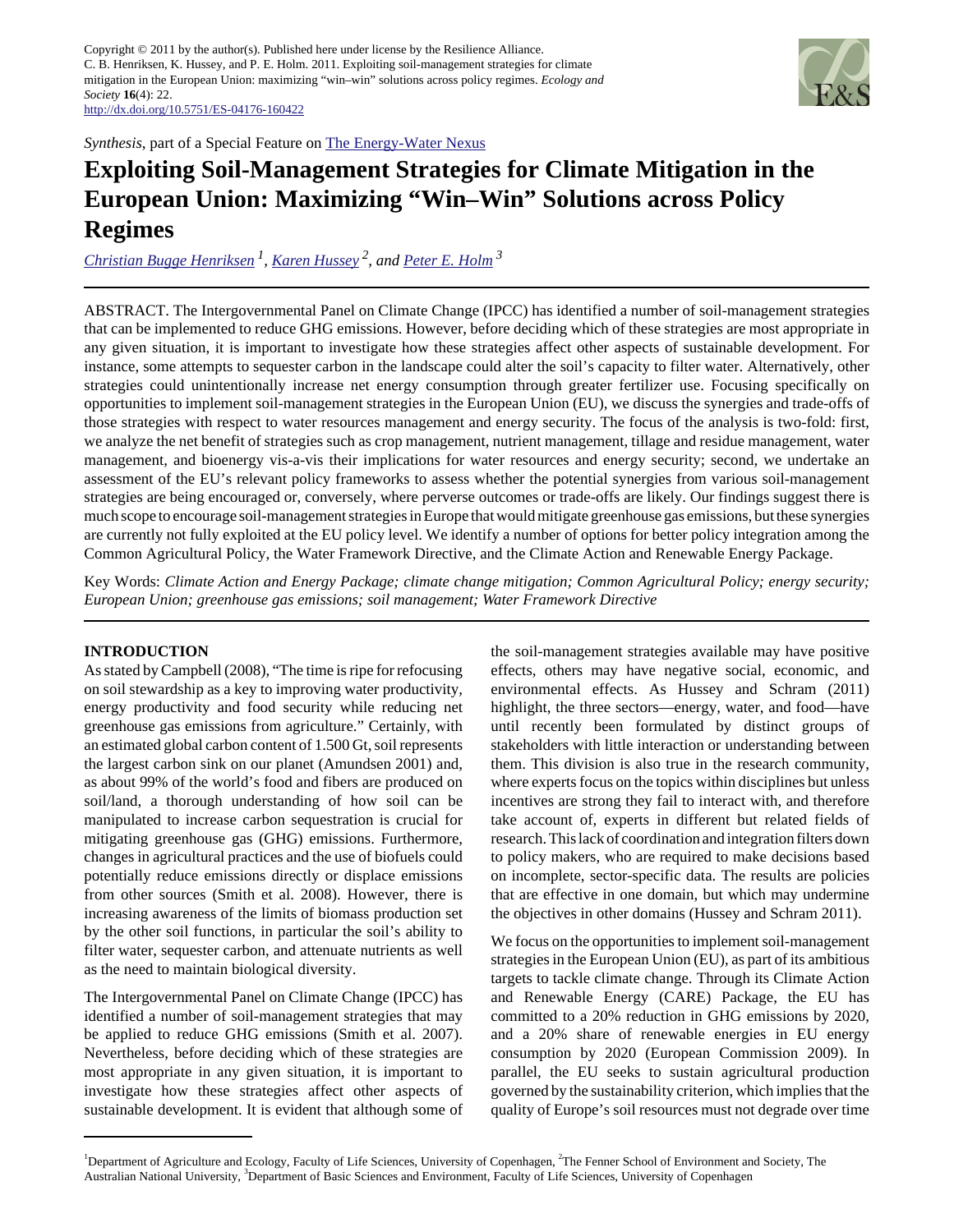and that those resources should be managed in a way that minimizes adverse effects in the connected aqueous and atmospheric environments (European Commission 2006). However, one could argue that there may be hidden or unintended consequences from the EU's climate change policies on its soil functionality or water quality, potentially pitting the policy regimes against one another. Similarly, there may be opportunities from soil-management strategies to mitigate GHG emissions that are currently overlooked in favor of other policy objectives or because of a lack of integration between the EU's key policy directives governing climate change, energy, agriculture, and water.

### **ANALYTICAL FRAMEWORK AND TERMINOLOGY**

In our assessment of those soil-management strategies most appropriate for use in the EU, "synergies" are those strategies that provide net positive outcomes in terms of: reducing GHG emissions, maintaining the integrity of the water resource base, maintaining or reducing net energy use, and retaining or maintaining soil quality and functionality. In other words, "synergies" are "win–win" scenarios. On the other hand, "trade-offs" refers to unintended negative or perverse outcomes which may arise from the implementation of a given soil-management strategy, for instance if the net energy use is higher owing to increased fertilizer use, or if increasing demands on water resources outweigh the potential benefits from a reduction in emissions. Of course, in some cases, for instance the application of biochar to soil to sequester carbon—there are still uncertainties surrounding the science and the potential environmental impacts of those strategies remains unclear (Lehman 2007, Sohi et. al. 2010). Similarly, with issues such as soil management and agricultural practices, a "one-size-fits-all" approach is not always appropriate, as techniques and practices that are suitable in one environment may be unsuitable in another. Nevertheless, there are proven, broadly applicable management strategies that will enhance soil quality and functionality with knock-on benefits for water retention, and that present opportunities to sequester carbon, reduce fertilizer use, and potentially even increase agricultural yield. It is for this reason that protecting our soil is, in some senses, the "low-hanging fruit" in any climate mitigation strategy, and opportunities to exploit these strategies should be maximized.

We first examine the soil-management strategies espoused by the IPCC that are most relevant for the European Union: crop management, nutrient management, tillage and residue management, water management, soil restoration, and bioenergy. Our objective is to isolate those strategies that have synergistic qualities with water and energy security; that is, they won't make things worse and, importantly, where the net marginal benefit is high; that is, they offer significant gains for climate mitigation objectives. We then analyze the key policies that govern soil, climate change, energy, and water policies in the EU to ascertain the extent to which those policies encourage the uptake of synergistic soil-management strategies. The intention is not to explore individual member states' agricultural, energy, water, and climate change policies but, rather, the basis of the research is a "thin institutionalism" approach that emphasizes the need to assess policy design, settings, and institutional arrangements to better understand government priorities and choices (Young 2002, see also Pittock 2011). In this sense, and as Rockman (1994, *in* Reich 2000) has observed, "institutional arrangements make opportunities more or less available and increase or decrease the risk of acting." In the EU, in the areas of climate change, energy, water, and agriculture, the policy framing and settings are established at the supranational level, through European "directives" that set legally binding objectives and parameters that member states must pursue. Thus, it is important to examine the high-level, policy framing of the EU's sectoral regimes (climate, energy, agriculture, water, etc.) to ascertain what the priorities are and where the changes in behavior might occur. Finally, we explore possible reforms or developments that might increase the uptake of synergistic soil-management strategies in the EU's climate, energy, water, and agricultural policies. This necessarily draws on the literature relating to environmental policy integration, and we speculate on some of the ideas in that research domain that might be useful to achieve greater consistency and coordination in EU environmental policies.

# **SOIL-MANAGEMENT STRATEGIES TO REDUCE GHG EMISSIONS**

When identifying soil-management strategies with the potential to mitigate GHG emissions, it is useful to divide them into different categories, depending on their focus, i.e., crop management, nutrient management, tillage and residue management, water management, soil restoration, and bioenergy. We will now examine soil-management strategies in each of these categories and assess their synergies and tradeoffs with respect to water resources and energy security.

#### **Crop Management**

The IPCC mean estimate of the GHG mitigation potentials of improved crop management options range from 0.39 to 0.98 t  $CO_2$ -eq ha<sup>-1</sup> yr<sup>-1</sup> in dry and moist climatic zones (Smith et al. 2007). In Europe, which is characterized by a moist climatic zone, there are several ways to improve crop management for GHG mitigation, the most important ones being: 1) optimizing crop rotations for carbon sequestration by increasing the fraction of perennial crops, leguminous crops, and crops with a high carbon content in crop residues, 2) increasing energy efficiency by adopting high yielding varieties, 3) replacing bare fallow with fallow crops, and 4) introducing winter cover crops planted in late summer or autumn.

Studies show that a complete conversion of arable land to permanent grass is estimated to increase soil carbon by 0.5 t/ yr<sup>-1</sup>/ha<sup>-1</sup> (IPCC 2000, Conant et al. 2001), whereas temporary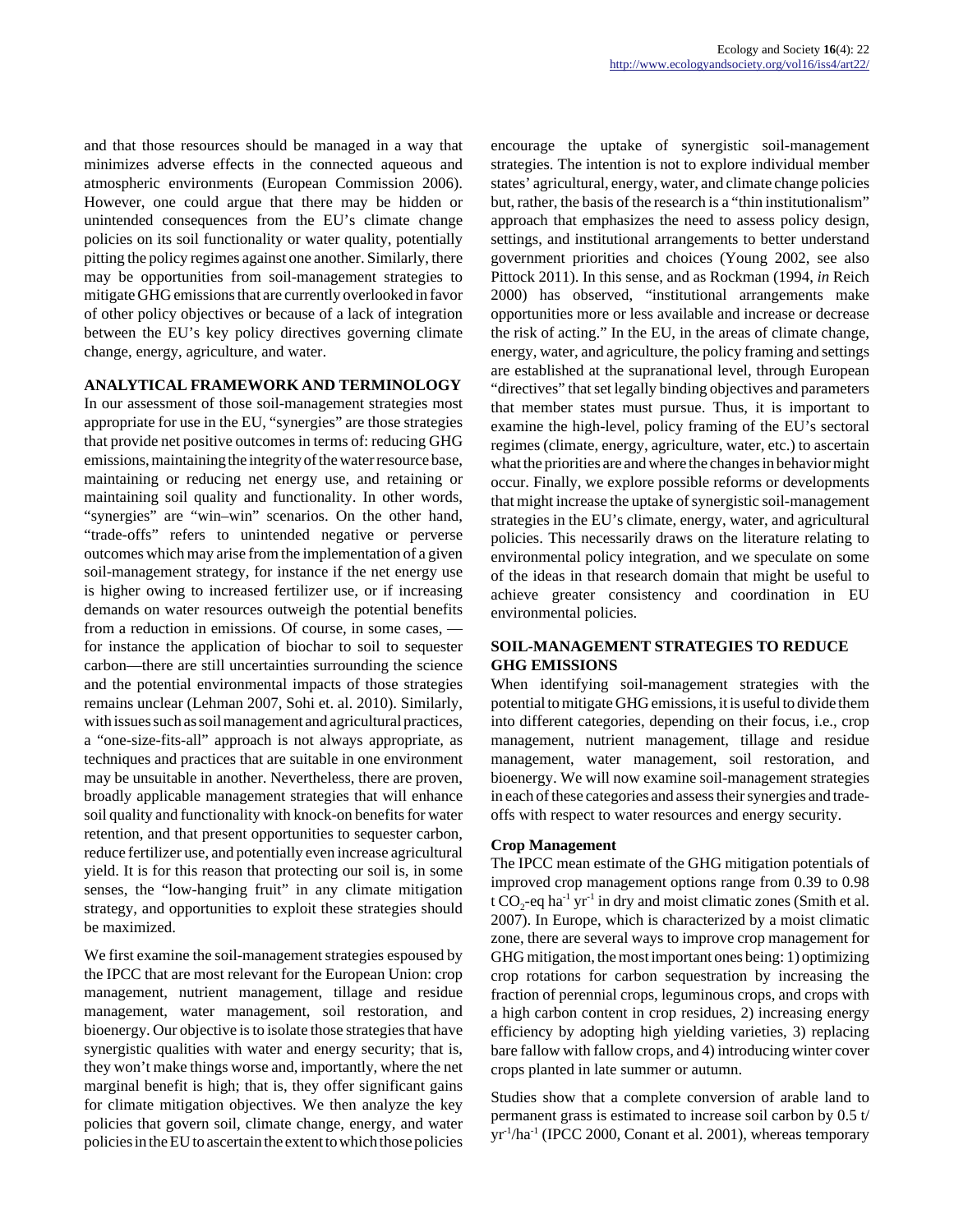grass may increase soil carbon by  $0.35 \frac{\text{t}}{\text{yr}^{-1}}$ /ha<sup>-1</sup> (Soussana et al. 2004). The water requirements for permanent grass and temporary grass are lower than for most other arable crops; for example, cereals and maize require 10% more water than grass (Food and Agriculture Organization 1991). Furthermore, a higher level of soil organic matter will also increase the water-holding capacity of the soil and thereby reduce losses from drainage. There is no tillage in the year after the grass has been planted, and this will reduce the energy use for tillage corresponding to the ratio of grass in the crop rotation. The area with permanent grass in the EU was 51,096,000 ha in 2009, whereas the area of temporary grass was 8.164.400 ha (Eurostat 2011). Correspondingly, the area with cereals was 58,016,400 ha, and the area of silage maize was 5.257.500 ha. A possible scenario that may increase the area of permanent grass and/or temporary grass without reducing agricultural productivity is a shift from dairy production based on silage maize to a dairy production based on grass. For instance, if 50% of the area with silage maize is replaced by permanent grass, GHG emissions would be reduced by 1.3 Mt  $CO_2$ -eq. If the same area was replaced by temporary grass, GHG emissions would be reduced by 0.9 Mt  $CO<sub>2</sub>$ -eq. Because slurry from dairy farms is normally used as organic manure for silage maize in the EU, and N<sub>2</sub>O emissions from applied slurry are comparable with  $N<sub>2</sub>O$  emissions from grazing cattle (Food and Agriculture Organization 2010), no increases in  $\rm CH_{\rm 4}$  and  $\rm N_{\rm 2}O$  emissions are expected. At the same time both water and energy resources would be saved because the production of grass requires less water and energy than the production of maize. In effect, conversion to permanent or temporary grassland could potentially have significant synergistic effects on water resources and energy security.

The use of leguminous crops such as clover, lentil, pea, and bean has the potential to reduce GHG emissions primarily because they do not need N-fertilization and therefore save 50-200 kg N/ha depending on the crop they replace. Furthermore, leguminous crops have a pre-crop effect of 10-100 kg N/ha on the subsequent crop. Estimates of GHG emissions from inorganic fertilizer production and application show that total GHG emissions range from  $0.8$  to  $10.0$  kg  $\text{CO}_2$ eq per kg fertilizer-N produced and from  $0.8$  to  $6.7$  kg  $CO_2$ eq per kg N applied in the field. See the section on nutrient management below. This means that for every 100 kg fertilizer-N saved, the emission of as much as  $1.7 \text{ t CO}_2$ -eq is potentially avoided. Some leguminous crops have a higher demand for water than other crops, whereas other leguminous crops have lower demand, so the net effect on water resources is likely to be zero (Food and Agriculture Organization 1991). Because the production of inorganic fertilizers requires a large amount of energy, there are synergistic effects of using leguminous crops for energy security.

Increasing the fraction of crops with a high carbon content in crop residues, adopting high yielding varieties, replacing bare fallow with fallow crops, and introducing winter cover crops are crop management practices that will all increase the buildup of organic matter in the soil compared with business as usual, and thereby contribute to GHG mitigation. There are more synergies than trade-offs among these practices on one side, and water resources and energy security on the other side. All of the practices have synergistic effects on water resources, given that a higher level of soil organic matter will increase the water-holding capacity of the soil. High-yielding varieties will increase productivity and energy efficiency, thus offering the potential to reduce energy consumption. This is also the case for crops with high carbon content, as they could potentially increase the amount of biomass eligible for bioenergy production. However, trade-offs exist between bare fallow and cover crops on one side and energy security on the other side, as more energy is needed to cultivate the soil, and plant and plough down cover crops.

### **Nutrient Management**

The IPCC mean estimate of the GHG-mitigation potential of improved nutrient management range from 0.33 to  $0.62$  t CO<sub>2</sub> $eq/ha^{-1}/yr^{-1}$  in dry and moist climatic zones (Smith et al. 2007). Estimates show that the production of inorganic fertilizers consumes approximately 1.2% of the world's energy and is responsible for approximately 1.2% of global GHG emissions (Kongshaug 1998). Studies show that production of NPK (Nitrogen, Phosphorous, Potassium) fertilizers result in GHG emissions ranging from  $0.8$  to  $10.0$  kg  $CO<sub>2</sub>$ -eq per kg of fertilizer-N depending on fertilizer production plant design and efficiency, emission control mechanisms, and rawmaterial inputs (Wood and Cowie 2004). Furthermore, the application of fertilizers in the field is estimated to emit from 0.25 to 2.25 kg  $N_2$ O per 100 kg  $N$  (Smith et al 1997). The global-warming potential is 296 times higher for  $N_2$ 0 compared with  $CO<sub>2</sub>$ , and the resulting total GHG emissions from fertilizer production and application therefore ranges from 1.5 to 16.7 kg  $CO_2$ -eq/kg fertilizer-N. Increasing fertilizer efficiency and reducing fertilizer inputs are the two primary ways to optimize nutrient management for reducing GHG emissions. Fertilizer efficiency can be increased by adjusting fertilizer amount, placement, and timing to minimize losses and meet actual crop demand. There are strong synergies between fertilizer efficiency on one side and water resources and energy security on the other, given that a reduction in fertilizer inputs will result in the water and energy used for fertilizer production being saved. Furthermore, a reduction in fertilizer inputs will also improve water quality, as the leaching of nutrients into groundwater and the pollution of surface water is reduced.

The consumption of nitrogenous fertilizer in the EU was 30,959,558 tonnes in 2008 and the estimated nitrogen surplus is 7.1 million tonnes, corresponding to 55 kg N/ha. It follows that fertilizer efficiency in the EU can be increased substantially, which could potentially result in a reduction of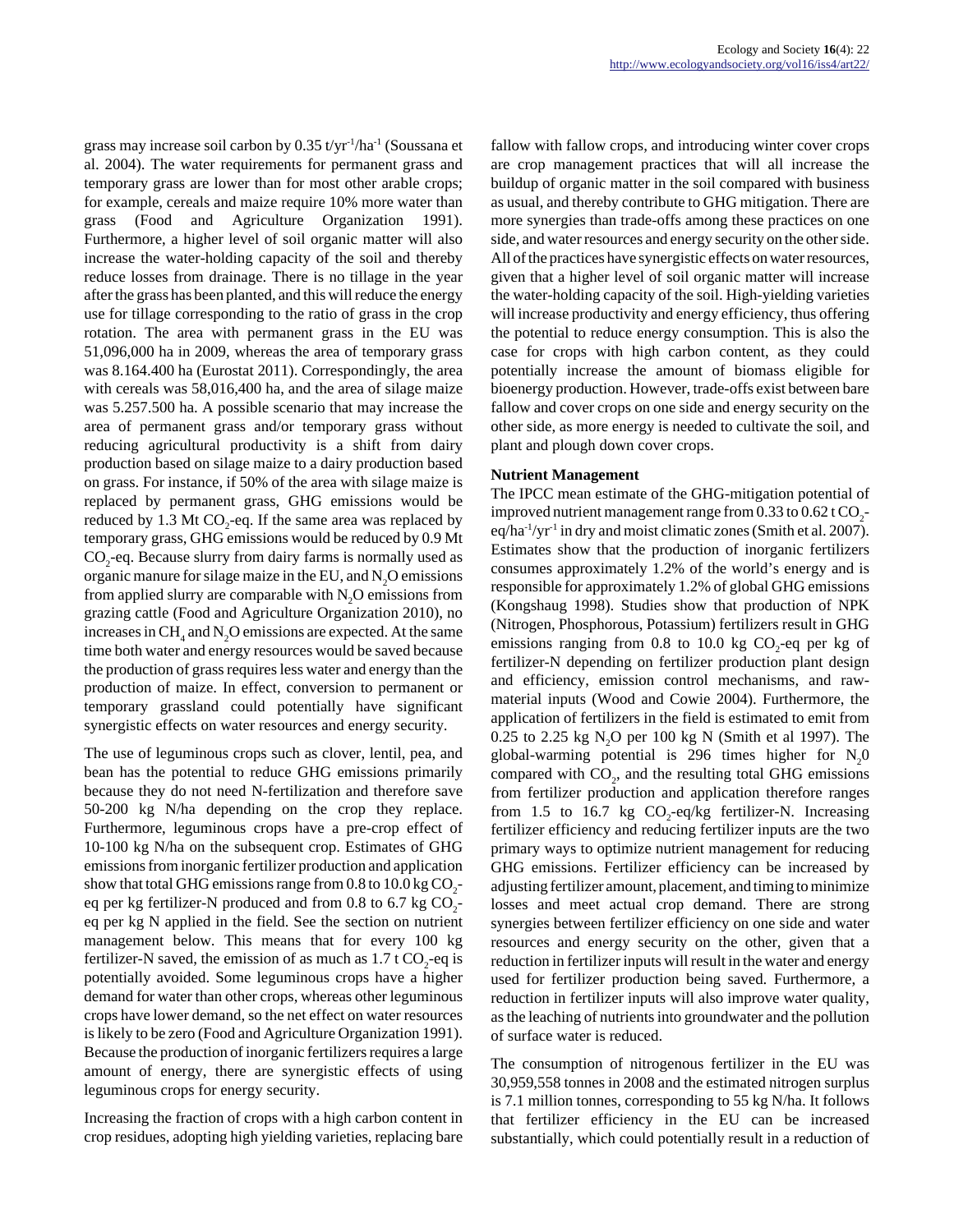GHG emissions in the range of 11–119 Mt  $CO_2$ -eq/yr<sup>-1</sup> together with associated synergistic benefits for water and energy resources.

### **Tillage and Residue Management**

The IPCC mean estimate of the GHG-mitigation potential of improved tillage and residue management range from 0.17 to  $0.35$ t $\text{CO}_2$ -eq/ha<sup>-1</sup> yr<sup>-1</sup> in cool-dry and warm-dry climatic zones and from 0.53 to 0.72 in cool-moist and warm-moist climatic zones (Smith et al. 2007). By minimizing soil disturbance, conservation tillage practices such as no tillage and reduced tillage increase the buildup of soil organic matter and thereby mitigate GHG emissions, especially if combined with the retention of crop residues (Holland 2004). Conservation tillage practices and the incorporation of crop residues may have significant synergistic effects on water resources, as the resulting improved soil structure increases the water-holding capacity of the soil and leaves the soil less prone to leaching. Likewise, there is a synergistic effect of conservation tillage practices on energy security, as a substantial amount of energy is saved by not ploughing the soil. One could argue that there is a potential trade-off between incorporation of crop residues and energy security, because crop residues could potentially be used for bioenergy production.

#### **Water Management**

The IPCC mean estimate of the GHG-mitigation potential of improved water management is  $1.14 \text{ t } CO_2$ -eq/ha<sup>-1</sup>/yr<sup>-1</sup> in all climatic zones (Smith et al. 2007). About 18% of global arable land is irrigated, and more efficient irrigation schemes may save  $\mathrm{CO}_2$  used for irrigation and increase carbon sequestration through increased productivity. One of the most promising irrigation schemes that may be able to reduce GHG emissions is partial root-zone irrigation (PRI). This is a deficit irrigation strategy in which one half of the root zone is irrigated while the other half dries out (Shahnazari et al 2008). Irrigated and dry sides are periodically switched, and PRI has great potential to increase water-use efficiency and to maintain yield (Davies and Hartung 2004). Recent results for potato show that yield can be maintained using 30% less water (Shahnazari et al. 2008). This method is superior in terms of enhancing C concentration in the plant biomass, which could lead to more C losses from the soil (Wang et al. 2010). Therefore, it is possible that deficit irrigation schemes such as PRI could have synergistic effects by saving both water and energy resources. However, a comprehensive analysis of the energy used by the pumps to distribute the water through the pressurized pipes would need to be done to ensure a net energy gain is actually achieved. Water shortages and salinity threaten the sustainability of irrigated agriculture. The two are linked in several ways, as irrigated agriculture concentrates salts because water is taken up by the crop leaving salts behind in the root zone. Proper management must ensure that the salt is concentrated outside the root zone away from future water supplies for irrigation. Several types of management options are available. One of the key agronomic options is crop diversification using the different evapotranspiration patterns of different crops. Of course, this option is only feasible if there is a decent market for these crops, and farmers who grow them. Furthermore, recent innovations in the water treatment and irrigation industry have shown potential for the use of lowquality water resources such as reclaimed water or surface water in periurban agriculture for irrigation of vegetable crops without threatening food safety and quality. See, for example, Plauborg et al. (2010) and Marcussen et al. (2009). The successful use of lower quality water resources that require less energy-intensive treatment than higher quality water resources is another example of where energy gains can be achieved in water management. Other management options include improving the operation and maintenance of irrigation systems using information systems and to integrate water and soil management and their quality, for example, salinity aspects (Styczen et al. 2010).

### **Soil Restoration**

Soil degradation has adverse impacts on all soil functions, including agronomic/biomass production, soil-filter function (environmental), engineering, cultural, and aesthetic functions. As summarized in Smith et al. (2007), a large proportion of agricultural lands have been degraded by excessive disturbance, erosion, organic matter loss, salinization, acidification, and other processes. Additionally, both agricultural and nonagricultural soils, such as urban and periurban soils, have lowered soil functionality given their pollution with organic chemicals and potentially toxic elements. For example, the European Environment Agency (EEA) member countries have reported 250,000 polluted sites (European Environment Agency 2007). Although only a few soil nondestructive methods exist for the treatment of persistent chemicals and nondegradable elements like heavy metals and metalloids, often soil functionality and carbon storage capacity can be partly restored by revegetation, applying organic substances such as manures, biosolids, and compost; reducing tillage, and retaining crop residues. The IPCC mean estimate of the GHG-mitigation potential of soil restoration of organic soils and degraded lands sees improved nutrient management range from 37.96 to 70.18 t  $\rm CO_2$ -eq/ha<sup>-1/</sup> yr-1 in cool and warm climatic zones (Smith et al. 2007). Reestablishing a high water table is the primary mitigation measure for organic soils. A combination of applying organic manures, reducing tillage, retaining crop residues, and conserving water is the primary mitigation measure for degraded land.

Generally, all mentioned soil restoration management measures will contribute to soil function synergies. Trade-offs may occur on the water-management side as groundwater quality may be adversely affected by the re-establishment of a high water table and the application of residue amendments. However, reintroducing high water tables may, in particular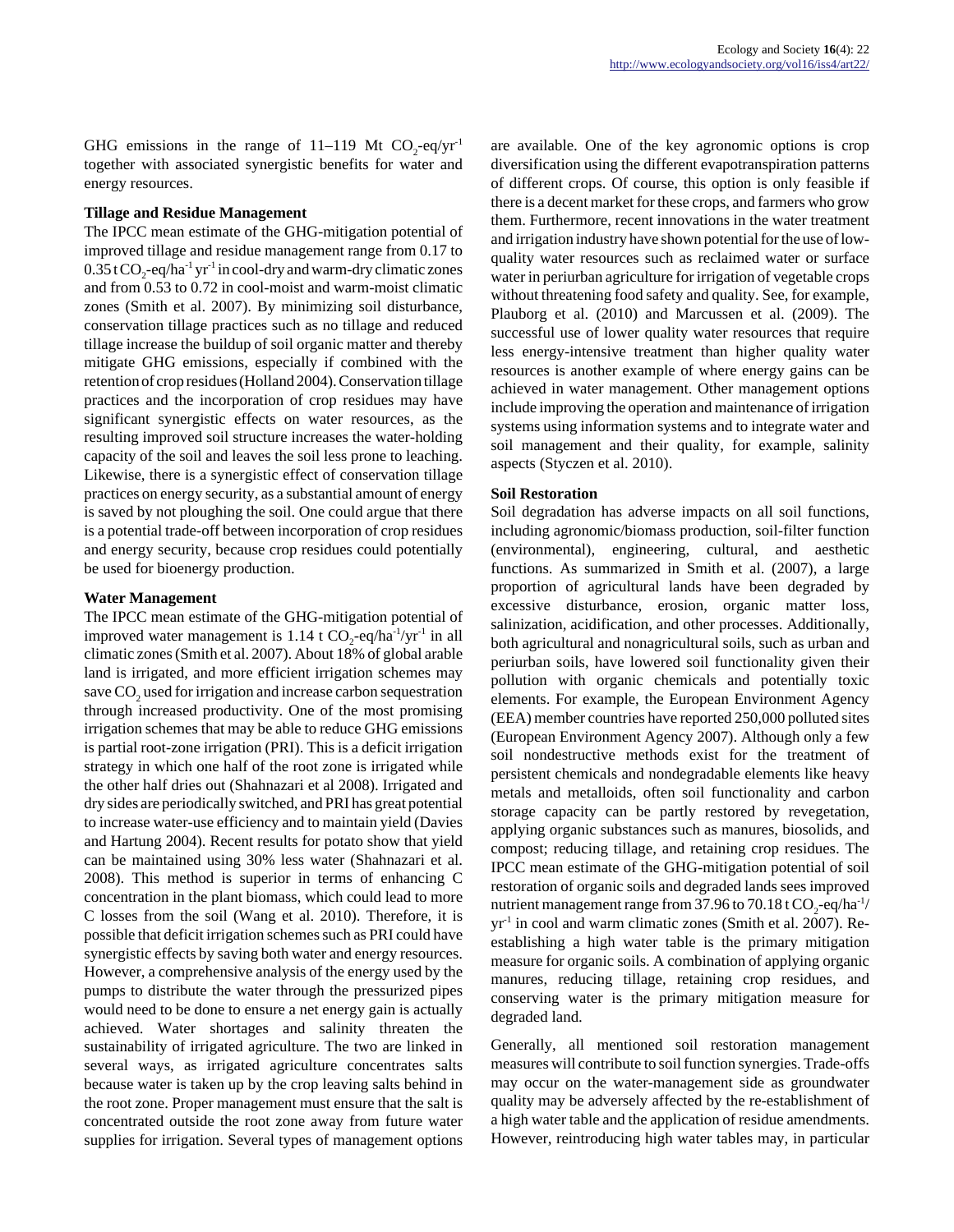in the regions with increasing precipitation, increase risk of flooding of both agricultural and urban land, that again may negatively affect some of the soil functions and become tradeoffs between economic and environmental aspects of soil management.

### **Bioenergy**

Bioenergy from agricultural crops and residues has the potential to displace GHG emissions from fossil fuels and, depending on the type of crop, increase soil carbon storage. The IPCC mean estimate of the soil carbon storage from bioenergy crops range from 0.17 to 0.35 t  $CO_2$ -eq/ha<sup>-1</sup>/  $yr^{-1}$  in cool-dry and warm-dry climatic zones and from 0.53 to 0.72 in cool-moist and warm-moist climatic zones (Smith et al. 2007). Correspondingly, the global potential to displace fossil fuel-based power plants and transport is estimated to be 1.22 Gt CO<sub>2</sub>-eq yr<sup>-1</sup> (Sims et al 2007) and 2.30 Gt CO<sub>2</sub>-eq/yr<sup>-1</sup> (Kahn Ribeiro et al. 2007). It is obvious that there are synergies between the production of bioenergy from arable crops and energy security, since bioenergy will reduce the dependence on fossil fuels (European Environment Agency 2008*a*). If measures to improve water use efficiency are integrated in the transition to bioenergy there may also be synergies with respect to water resources, but depending on the crop type bioenergy production could also cause trade-offs by intensifying water use and increase leaching of pesticides and nutrients (Freibauer et al. 2004, Jackson et al. 2005, Dalla Marta et al. 2011). Because bioenergy is in direct competition with food for the demand of a steady supply of arable crops, there is a major trade-off between bioenergy production and food security. Furthermore, the need for biomass in developed countries may require large imports, and an increased destruction of forests due to biofuel production is already evident in developing countries (European Environment Agency 2008*b*). Finally, even with ethanol transformation or heat combustion of crop residues to generate second generation biofuels and electricity, bioenergy production is still suboptimal from a strictly environmental viewpoint because the alternative option, that is, nonbiological renewables combined with other types of land use, such as permanent or temporary grassland, will result in a higher level of carbon sequestration and a lower pressure on water resources while at the same time also displacing fossil fuels.

The effects of the different GHG mitigating soil-management strategies on energy security and water resources are summarized in Table 1. It is evident that most of the soilmanagement strategies have synergistic effects on energy security and water resources whereas only a few trade-offs occur at the management level. But how do things look at the EU policy level? Are the relevant EU policies consistent and coherent in promoting GHG mitigating soil-management strategies?

# **"DISHING THE DIRT" ON SOIL-MANAGEMENT STRATEGIES IN EU POLICIES**

Our intention here is not to explore individual member states' agricultural, energy, water, and climate change policies but, rather, the basis of the research is a "thin institutionalism" approach that emphasizes the need to assess policy design, settings, and institutional arrangements to better understand government priorities and choices (Young 2002, see also Pittock 2011). In the EU, in the areas of climate change, energy, water, and agriculture, the policy framing and settings are established at the supranational level, through European "directives" that set legally binding objectives and parameters that member states must pursue. Thus, it is important to examine the high-level, policy framing of the EU's sectoral regimes such as climate, energy, agriculture, and water, to ascertain what the priorities are and where the changes in behavior might occur. A 2010 Communication clearly indicates that the opportunity to use agriculture and specifically soil to contribute to climate mitigation has not been lost on the European Commission:

Although GHG emissions from agriculture in the EU have decreased by 20% since 1990, further efforts are possible and will be required to meet the ambitious EU energy and climate agenda. It is important to further unlock the agricultural sector's potential to mitigate, adapt and make a positive contribution through GHG emission reduction, production efficiency measures including improvements in energy efficiency, biomass and renewable energy production, carbon sequestration and protection of carbon in soils based on innovation (European Commission 2010*a*).

However, the quotation also neatly captures some of the conflicts that arise in this domain: the extent to which improvements in energy efficiency, biomass and renewable energy production, carbon sequestration, and protection of carbon in soils are mutually reinforcing is contentious, particularly when the implications for Europe's water systems are added to the equation. The EU has extensive and comprehensive policies and legislation relating to agriculture, water, energy, and most recently, climate change. These policies are: the Common Agricultural Policy, the Water Framework Directive, and the Climate Action and Renewable Energy Package. We will briefly describe these policies and identify any explicit incentives contained within them to implement GHG-mitigating soil-management strategies, potential trade-offs among the policy regimes and, finally, lost opportunities to integrate across regimes. Our findings are summarized in Table 2, which shows that integration of soilmanagement strategies across the three policy regimes is limited.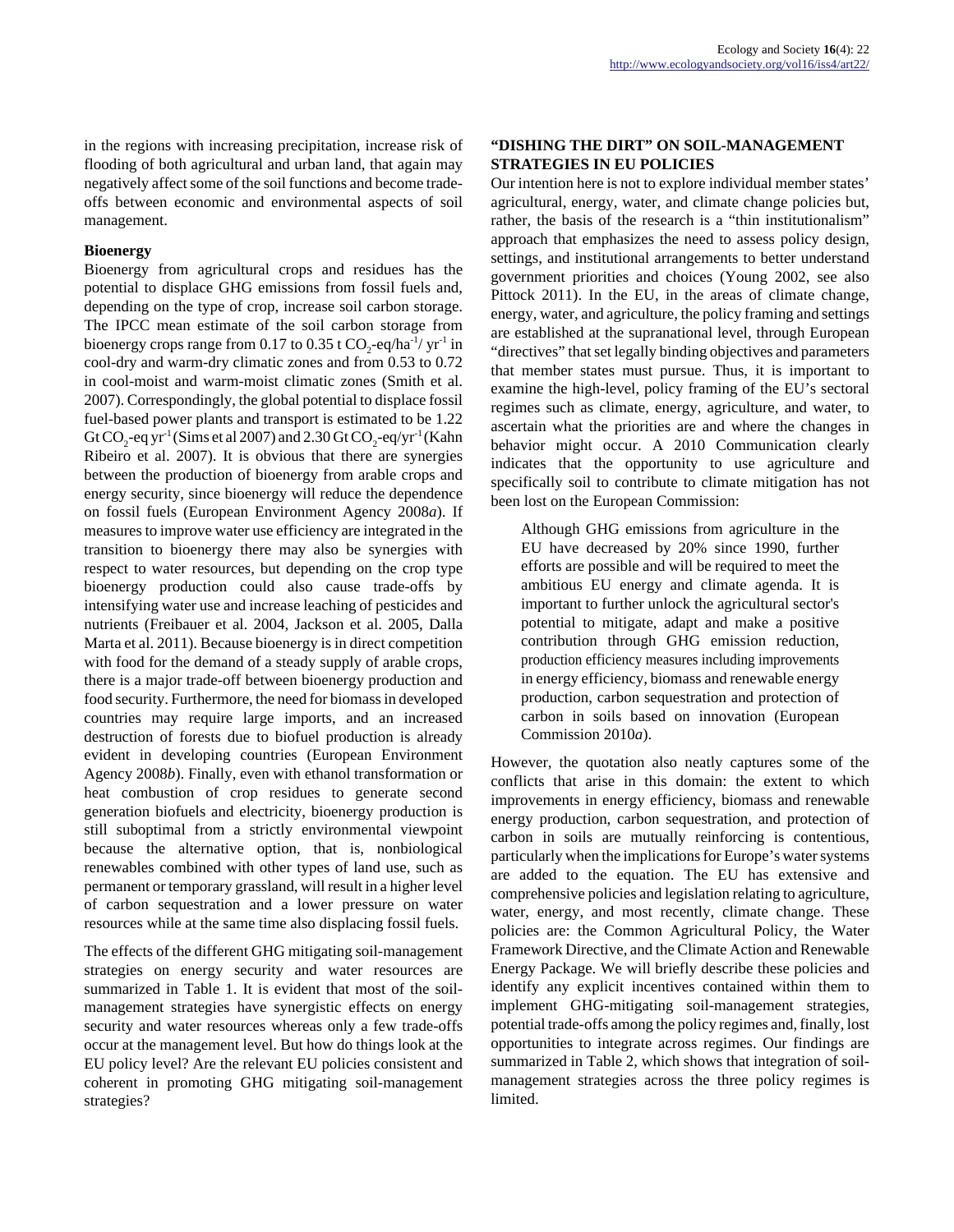| Soil-management strategy                            | Management options                                                                  | Effect on GHG emissions†                                  | Effect on<br>energy security | Effect on<br>water resources |
|-----------------------------------------------------|-------------------------------------------------------------------------------------|-----------------------------------------------------------|------------------------------|------------------------------|
| Crop management                                     | Permanent grassland<br>Temporary grassland<br>Leguminous crops                      | 0.4-1.0 t $CO_2$ -eq/ha <sup>-1</sup> /yr <sup>-1</sup>   | $^{+}$                       | $\! + \!\!\!\!$              |
|                                                     |                                                                                     |                                                           | $+$                          | $^{+}$                       |
|                                                     |                                                                                     |                                                           | $+$                          | $+/-$                        |
|                                                     | High carbon crops                                                                   |                                                           | $^{+}$                       | $^{+}$                       |
|                                                     | High-yielding varieties                                                             |                                                           | $+$                          | $^{+}$                       |
|                                                     | Replace bare fallow<br>Winter cover crops                                           |                                                           |                              | $^{+}$                       |
|                                                     |                                                                                     |                                                           |                              | $^{+}$                       |
| Nutrient management                                 | Fertilizer efficiency<br>Reduce fertilizer inputs                                   | 0.3-0.6 t $CO_2$ -eq/ha <sup>-1</sup> /yr <sup>-1</sup>   | $^{+}$                       | $^{+}$                       |
|                                                     |                                                                                     |                                                           | $^{+}$                       | $^{+}$                       |
|                                                     |                                                                                     |                                                           |                              |                              |
| Tillage and residue management Conservation tillage | Residue incorporation                                                               | 0.2-0.7 t $CO_2$ -eq/ha <sup>-1</sup> /yr <sup>-1</sup>   | $+$                          | $^{+}$                       |
|                                                     |                                                                                     |                                                           | $(-)$                        | $^{+}$                       |
| Water management                                    | Deficit irrigation schemes<br>Crop diversification<br>Improve irrigation            | 1.1 t $CO_2$ -eq/ha <sup>-1</sup> /yr <sup>-1</sup>       | $^{+}$                       | $^{+}$                       |
|                                                     |                                                                                     |                                                           | $^{+}$                       | $^{+}$                       |
|                                                     |                                                                                     |                                                           | $+$                          | $+$                          |
|                                                     |                                                                                     |                                                           |                              |                              |
| Soil restoration                                    | Re-establish water table                                                            | 38.0-70.2 t $CO_2$ -eq/ha <sup>-1</sup> /yr <sup>-1</sup> |                              |                              |
|                                                     | Revegetation<br>Manure application                                                  |                                                           |                              | $^{+}$                       |
|                                                     |                                                                                     |                                                           |                              |                              |
| Bioenergy                                           | First generation biofuels<br>Second generation biofuels<br>Electricity from biomass | 0.2-0.4 t $CO_2$ -eq/ha <sup>-1</sup> /yr <sup>-1</sup>   | $^{+}$                       | $+/-$                        |
|                                                     |                                                                                     |                                                           | $^{+}$                       | $+/-$                        |
|                                                     |                                                                                     |                                                           | $^{+}$                       | $+/-$                        |

**Table 1.** Effects of GHG-mitigating soil-management strategies on energy security and water resources.

†(Smith et al. 2007)

# **Common Agricultural Policy (CAP)**

*Bioenergy*

The Common Agricultural Policy (CAP) directly affects soil management because it encompasses a number of legally binding directives and regulations pertaining to land management. It also determines how and where agricultural activities will be subsidized. In essence, the CAP uses a combination of financial inducement and penalties to achieve its objectives, which are grouped into two "pillars." Pillar 1 relates to income support from direct payments, and Pillar 2 relates to rural development, including environmental objectives (European Council 2005*a*). With 37.7 billion euros committed in 2009, the major agricultural support through CAP comes in the form of direct payments to farmers. Under the Single Payment Support (SPS) scheme (Pillar 1), direct payment to the individual farmer is determined by earlier payments during a reference period or the number of hectares farmed during the first year of implementation of the scheme. To receive direct payments, farmers must respect standards of environmental protection, animal welfare, and food safety. They must also keep the land in good condition, a requirement known as "cross compliance." Cross-compliance rules apply to farmers who receive direct payments under the CAP's support schemes or, in some cases, under individual rural development programs in individual member states (see, for example, Department for Environment, Food and Rural Affairs 2011). There are three aspects to cross compliance:

- specific European legal requirements, known as Statutory Management Requirements (SMRs);
- standards, based on a European legal framework, that require farmers to keep their land in Good Agricultural and Environmental Condition (GAEC);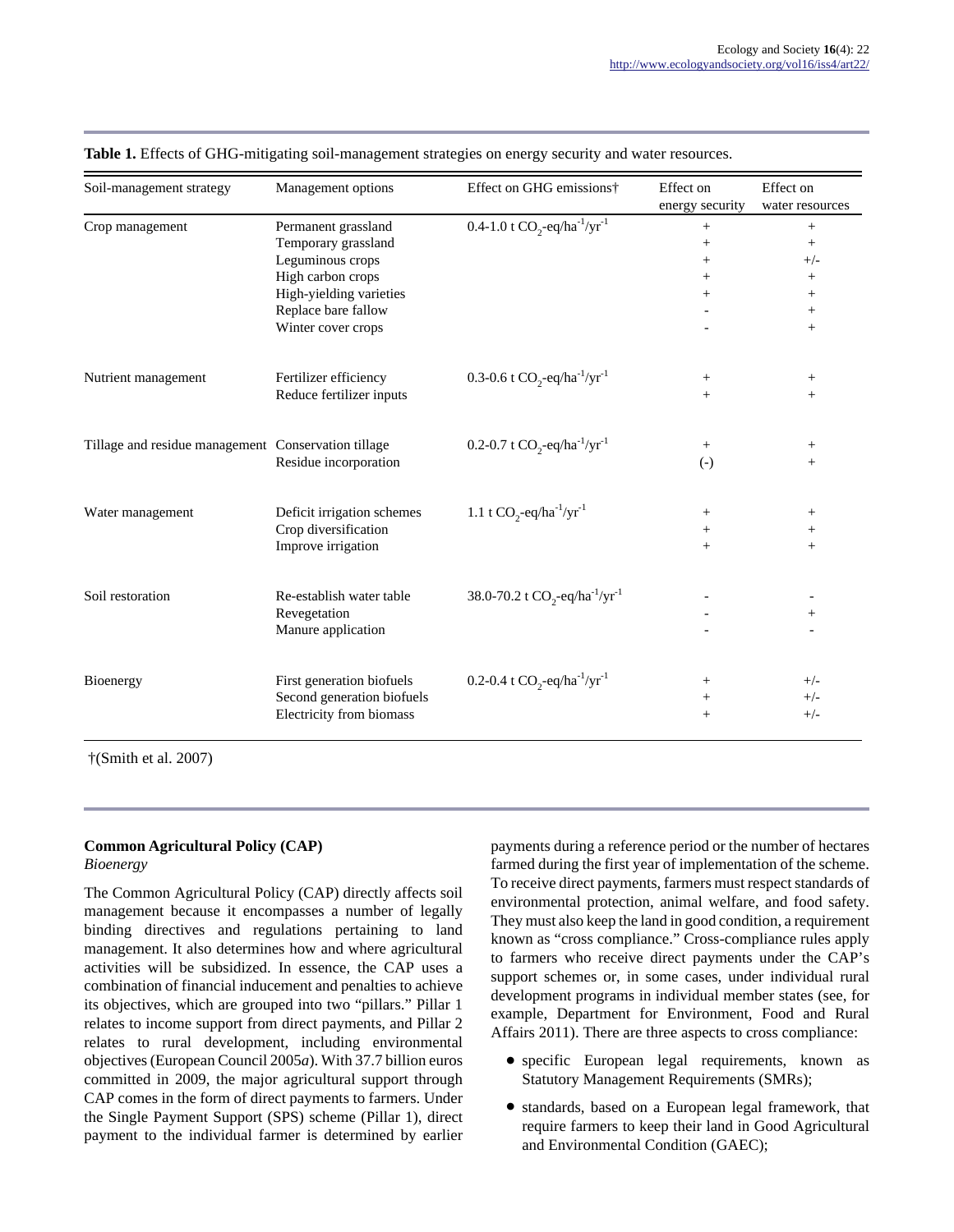# **Table 2.** Integration of GHG-mitigating soil-management strategies in key EU legislation.

|                                                                                                                                                                                                                                    | Common Agricultural Policy (CAP) <sup>†</sup>                                                                                                                                                                                                                                                                                                                                                                                                               | Climate and Renewable Energy Package                                                                                                                                                                                                                                                                                                                                                                                                    | Water Framework Directive                                                                                                                                                                                                                                                                                                                                     |
|------------------------------------------------------------------------------------------------------------------------------------------------------------------------------------------------------------------------------------|-------------------------------------------------------------------------------------------------------------------------------------------------------------------------------------------------------------------------------------------------------------------------------------------------------------------------------------------------------------------------------------------------------------------------------------------------------------|-----------------------------------------------------------------------------------------------------------------------------------------------------------------------------------------------------------------------------------------------------------------------------------------------------------------------------------------------------------------------------------------------------------------------------------------|---------------------------------------------------------------------------------------------------------------------------------------------------------------------------------------------------------------------------------------------------------------------------------------------------------------------------------------------------------------|
|                                                                                                                                                                                                                                    |                                                                                                                                                                                                                                                                                                                                                                                                                                                             | $(CARE)$ :                                                                                                                                                                                                                                                                                                                                                                                                                              | $(WFD)$ §                                                                                                                                                                                                                                                                                                                                                     |
| Crop management                                                                                                                                                                                                                    | Yes.                                                                                                                                                                                                                                                                                                                                                                                                                                                        | Partially.                                                                                                                                                                                                                                                                                                                                                                                                                              | No.                                                                                                                                                                                                                                                                                                                                                           |
| -Optimizing crop rotations.<br>-Increasing energy efficiency<br>by adopting high-yielding<br>varieties.<br>-Replacing bare fallow with<br>fallow crops.<br>-Introducing winter cover<br>crops planted in late summer<br>or autumn. | The CAP does not have specific<br>provisions relating to crop rotations or<br>crops but farm support is subject to<br>cross compliance; land must be kept in<br>"good agricultural and environmental<br>condition" (GAEC). A key<br>requirement is the completion of a Soil<br>Protection Review, although this is not<br>prescriptive in nature. From 2011, the<br>obligation for farmers to leave 10% of<br>their land as set-aside will be<br>abolished. | Crop management in CARE is only related to<br>bioenergy. The Sustainability Criteria for<br>bioenergy production encourages appropriate<br>crops be grown that have high yields and<br>minimal impact on the environment. However,<br>it does not address conflicts between land-use<br>decisions or the overall availability of land vis-<br>a-vis food production.                                                                    | The WFD does not directly<br>address crop management,<br>although the promotion of low-<br>water requiring crops is<br>mentioned as a supplementary<br>measure that member states<br>could consider.                                                                                                                                                          |
| Nutrient management                                                                                                                                                                                                                | Yes.                                                                                                                                                                                                                                                                                                                                                                                                                                                        | No.                                                                                                                                                                                                                                                                                                                                                                                                                                     | Yes.                                                                                                                                                                                                                                                                                                                                                          |
| -Reducing fertilizer inputs.<br>-Increasing fertilizer<br>efficiency.                                                                                                                                                              | The EU Nitrates Directive is part of<br>the cross-compliance criteria. Nutrient<br>management is also covered<br>(indirectly) in GAEC.                                                                                                                                                                                                                                                                                                                      | The sustainability criteria does not mention<br>nutrient management specifically, and some<br>studies (Dallamarta 2011) suggest that increased<br>fertiliser use in some bioenergy crops delivers a<br>net energy increase for biofuels.                                                                                                                                                                                                | Prescriptive provisions contained<br>in WFD for "good ecological<br>status" and "good chemical<br>status" directly address nonpoint<br>source pollution and nutrient<br>management. However,<br>implementation of WFD is poor.                                                                                                                                |
| Tillage and residue<br>management                                                                                                                                                                                                  | Partially.                                                                                                                                                                                                                                                                                                                                                                                                                                                  | No.                                                                                                                                                                                                                                                                                                                                                                                                                                     | No.                                                                                                                                                                                                                                                                                                                                                           |
| -"No tillage" and "reduced<br>tillage" practices.<br>-Retention of crop residues.                                                                                                                                                  | No specific provisions, but would be a<br>key factor in achieving GAEC.                                                                                                                                                                                                                                                                                                                                                                                     | There is a potential clash between the CARE<br>Package's focus on bioenergy, which uses crop<br>residues, and the potential retention of crop<br>residues in the soil to increase the organic<br>content of the soil.                                                                                                                                                                                                                   | WFD does not address tillage<br>and residue management, even<br>though both would result in<br>greater water-use efficiency.                                                                                                                                                                                                                                  |
| Water management                                                                                                                                                                                                                   | No.                                                                                                                                                                                                                                                                                                                                                                                                                                                         | Partially.                                                                                                                                                                                                                                                                                                                                                                                                                              | Yes.                                                                                                                                                                                                                                                                                                                                                          |
| -Increase irrigation<br>efficiency.<br>-Promote deficient irrigation<br>schemes.<br>-Crop diversification.                                                                                                                         | The WFD is currently not part of the<br>cross-compliance criteria, although it<br>is expected to be included shortly.<br>Nevertheless, member states are slow<br>to implement WFD.                                                                                                                                                                                                                                                                          | The production of biomass for bioenergy is<br>devastating in some water-scarce regions<br>(Dallamarta 2011), as the use of otherwise set-<br>aside land, and the choice of water-intensive<br>crops, proves overwhelming for water supplies.<br>Sustainability criteria for bioenergy addresses<br>these conflicts, but there are no explicit options<br>put forward, i.e., mandatory requirements for<br>efficient irrigation schemes. | A key element of the WFD is<br>that water-resource management<br>should be undertaken at the river<br>basin level, and that all member<br>states must provide River Basin<br>Management Plans (RBMPs) to<br>the EU. Implementation is poor.<br>There is no specific provision in<br>the WFD relating to irrigation<br>efficiency, or crop<br>diversification. |

(con'd)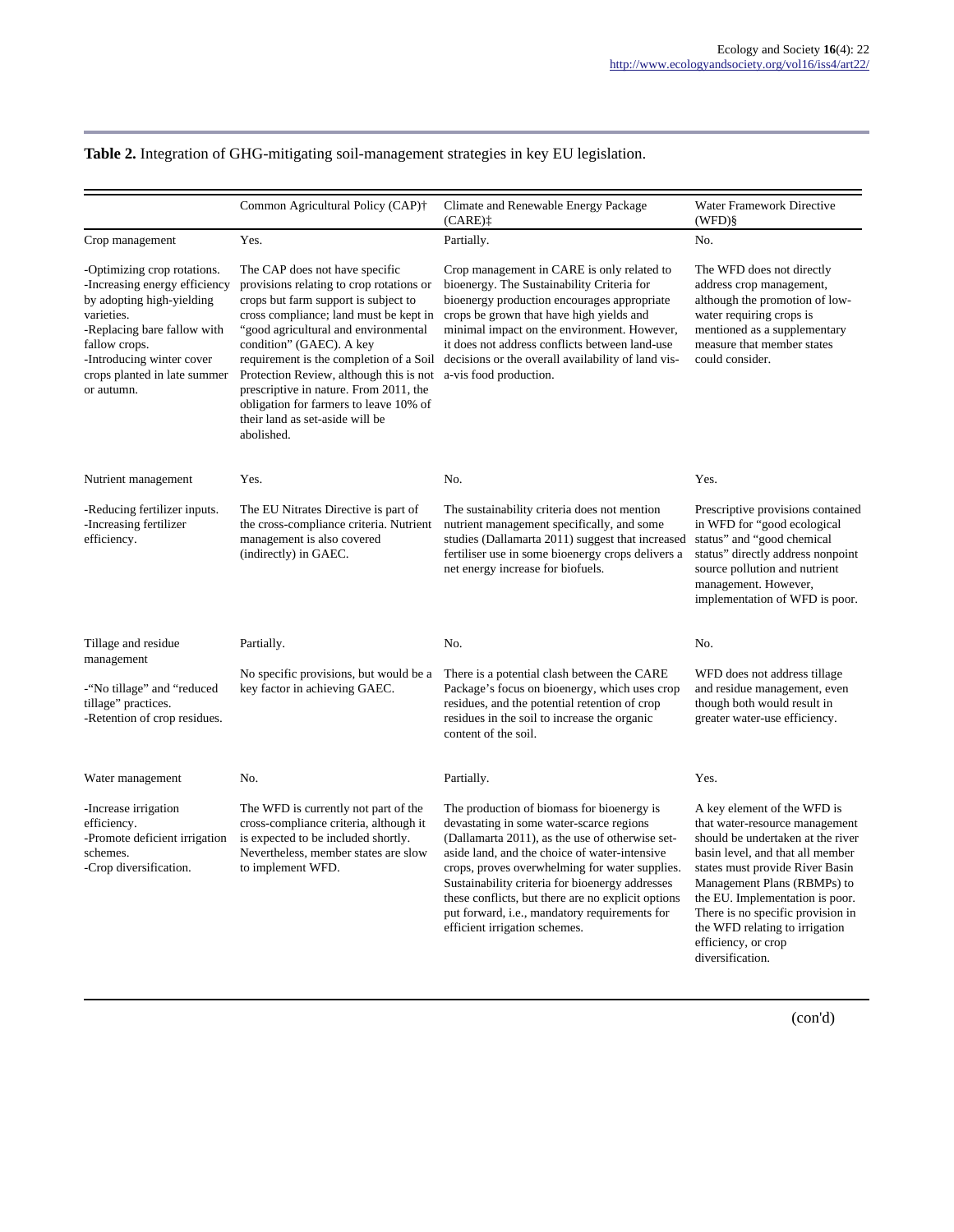| Soil restoration of organic<br>soils and degraded lands   | Yes, but weak.                                                                                                                                                                                                                                                                                                                                                                                                | No.                                                                                                                                                                                                                                                                                                                                                                                                                                                                                                                                                           | No.                                                                                                                                                                                                                                                                                              |
|-----------------------------------------------------------|---------------------------------------------------------------------------------------------------------------------------------------------------------------------------------------------------------------------------------------------------------------------------------------------------------------------------------------------------------------------------------------------------------------|---------------------------------------------------------------------------------------------------------------------------------------------------------------------------------------------------------------------------------------------------------------------------------------------------------------------------------------------------------------------------------------------------------------------------------------------------------------------------------------------------------------------------------------------------------------|--------------------------------------------------------------------------------------------------------------------------------------------------------------------------------------------------------------------------------------------------------------------------------------------------|
|                                                           | Requirements for GAEC to be defined<br>by the member states, covering:<br>protection of soil from erosion,<br>maintenance of soil organic matter,<br>maintenance of soil structure, and<br>maintenance and avoidance of<br>deterioration of habitats. The level of<br>stringency and implementation varies<br>markedly between member states and<br>the EU regulation has been described<br>as "broad brush." | The main threat to soil restoration from the<br>CARE package comes from the 10% target for<br>"biofuels." which could have direct and indirect<br>negative effects on soil condition and<br>functionality. The sustainability criteria for<br>biofuels, which is not binding, includes a<br>general prohibition on the use of biomass from<br>land converted from forest, other high carbon-<br>stock areas, and highly biodiverse areas. It is up<br>to the member states to ascertain which land this<br>refers to.                                         | The link between soil quality and<br>functionality, and water, is<br>positive: higher soil quality<br>means greater water retention<br>and more efficient use of water<br>by plants. Given this link, the<br>WFD could usefully add "good<br>soil status" as one of its key<br>objectives.       |
| Bioenergy                                                 | No.                                                                                                                                                                                                                                                                                                                                                                                                           | Partially.                                                                                                                                                                                                                                                                                                                                                                                                                                                                                                                                                    | No.                                                                                                                                                                                                                                                                                              |
| -Appropriate crop choice.<br>-Appropriate choice of land. | The CAP does not address soil-<br>management strategies in relation to<br>bioenergy production.                                                                                                                                                                                                                                                                                                               | At least 10% of transport fuel must be<br>renewable. Sustainability criteria, which<br>include: 1) prohibition on the use of biomass<br>from land converted from forest, other high<br>carbon-stock areas, and highly biodiverse areas,<br>2) a common GHG-calculation methodology to<br>ensure that minimum greenhouse gas savings<br>from biomass are at least 35%, 3) the<br>differentiation of national support schemes in<br>favor of installations that achieve high energy-<br>conversion efficiencies, and 4) monitoring of<br>the origin of biomass. | The WFD does not explicitly<br>mention bioenergy or crop<br>choice because it is largely<br>designed to set parameters<br>around water quality, and it is up<br>to the individual member states<br>to decide which activities should<br>be managed, through the River<br>Basin Management Plans. |

†(European Council 1991, 2005*a,b*, 2009*b*)

‡(European Community 2001, 2003, European Council 2009*c*, European Commission 2010*b*) §(European Community 2000)

● an obligation to maintain a level of permanent pasture not included in the crop rotation for five years or more (this is not a cross-compliance obligation for individual farmers, but may become one in future years).

If farmers do not comply with the criteria, their SPS payments will be reduced. Thus, the regulation scheme embodies both a "carrot" approach in terms of payments, and a "stick" approach in the form of reduced payments. Requirements for GAEC practice are defined by the member states, but the relevant Council Regulation [(EC) No. 1782/2003] sets up a common framework which covers four issues: 1) protection of soil from erosion, 2) maintenance of soil organic matter, 3) maintenance of soil structure, and 4) maintenance and avoidance of deterioration of habitats. Thus, the GAEC requirement within the CAP is a key policy to encourage appropriate land and soil-management practices. Nevertheless, the EU requirements contained in GAEC are very broad and nonspecific. It remains the responsibility of the member states to adopt more stringent, enforceable regulation. In the United Kingdom, for example, farmers meet their EU GAEC obligation by undertaking a Soil Protection Review, but there is an additional, related Soil Management Plan under the UK Environmental Land Stewardship Scheme that requires a far

more detailed assessment of fields, and that is subsequently used as the basis for planning and implementing management options to reduce the risk of runoff and soil loss (Department for Environment, Food and Rural Affairs 2005).

Theoretically, the SPS (Pillar 1) should also result in a higher diversification of land use, but even with decoupling from specific products, studies show that only 30% of farmers have plans to alter their mix of farm activities (Tranter et al. 2007) so, in its current form, the largest support scheme fails to promote the changes in soil management suggested by the IPCC. The support to specific products through market interventions is not linked to how the products are produced and, therefore, no specific sustainability goals are achieved. How well does the rural development scheme promote GHG mitigating soil-management strategies?

For Pillar 2, 13.6 billion euros were committed in 2009 for rural-development schemes. The purpose of the rural development support scheme is to improve competitiveness for farming and forestry, to protect the environment and the countryside, to improve the quality of life, and to promote diversification of the rural economy. In 2008, a health check of the CAP was performed and the member states agreed on a range of measures which directly or indirectly affect soil,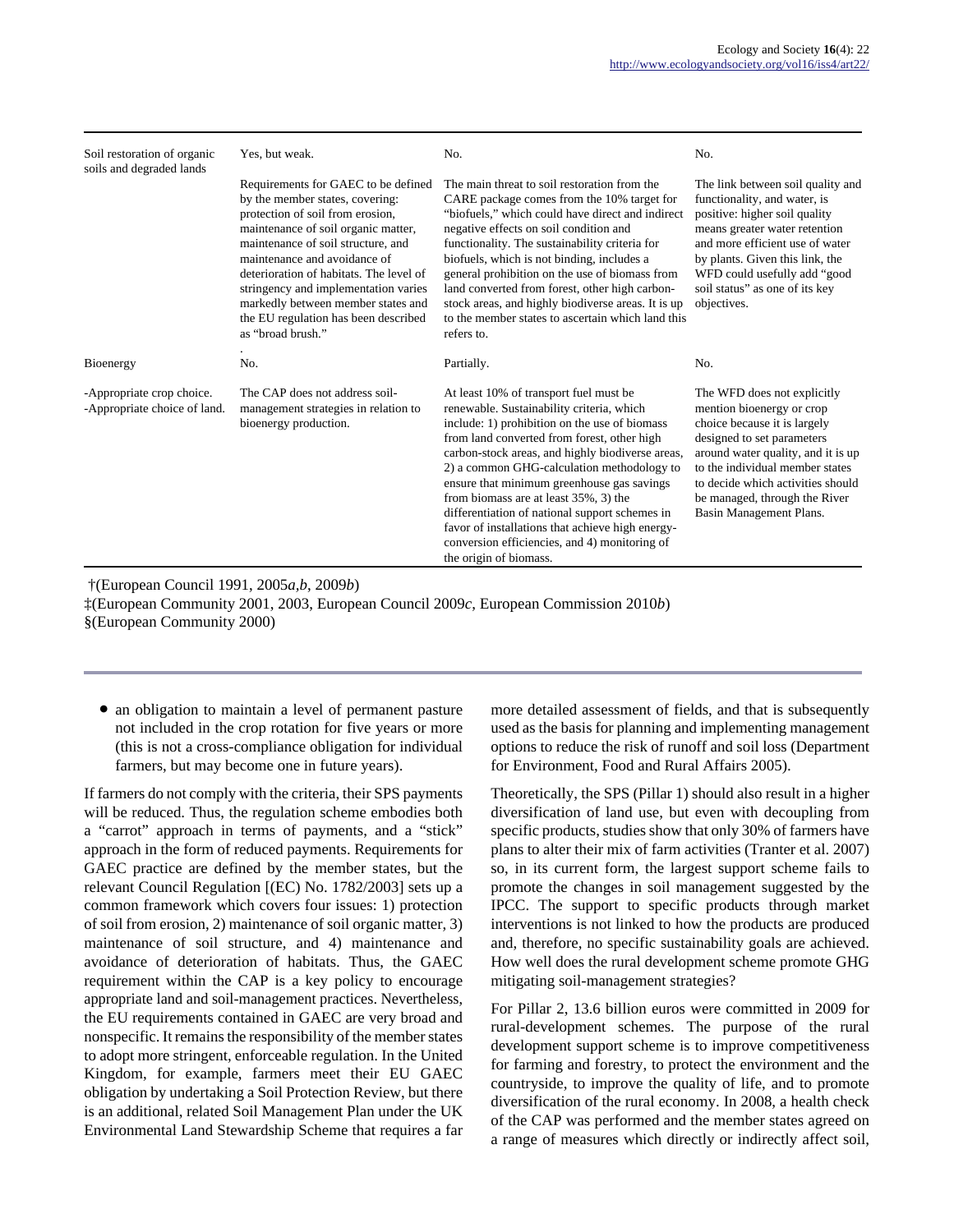water, and energy management: 1) decoupling subsidies linked to a specific product, 2) shifting subsidies to reinforce programs in the fields of climate change, renewable energy, water management, and biodiversity, and 3) abolishing the requirement for arable farmers to leave 10% of their land fallow (European Council 2009*a*). Of the three support schemes, the rural development support scheme has the largest potential for strengthening the incentive to implement soilmanagement strategies for mitigating GHG emissions, protecting water resources, and saving energy.

As defined by Council Regulation (EC) no 1698/2005 of 20 September 2005 (European Council 2005*b*), the aim of the European Agricultural Fund for Rural Development (EAFRD) is to improve: 1) the competitiveness of agriculture and forestry, 2) the environment and the countryside, and 3) the quality of life and the management of economic activity in rural areas. Only the second aim is directly linked to environmental sustainability. Furthermore, EAFRD is rather vague in defining how the environment can be improved, such that it covers: "a range of key issues for environmental protection such as biodiversity, Natura 2000 site management, protection of water and soil, climate-change mitigation, reduction of ammonia emissions and sustainable use of pesticides" (European Council 2005*b*). In effect, only a small proportion of the 13.6 billion euros allocated for rural development in 2009 will actually promote GHG mitigating soil-management strategies, and the abolition of the requirement for 10% fallow land will directly increase GHG emissions. The European Commission recognizes that Rural Development Plans do not currently fully use the potential to address climate change (European Commission 2009*c*). There is a shift appearing in the CAP reform process that is seeing greater emphasis placed on reinforcing Pillar 2 and providing more funding to programs in the fields of climate change, renewable energy, water management, and biodiversity. Of the three options identified in the November 2010 White Paper on the future of the CAP post-2013 (European Commission 2010*a*), only the last option would represent a concerted effort to put environmental issues on equal footing with income support and rural development. The main characteristics of Option 3 are:

 Enhancement of environmental performance of the CAP through a mandatory "greening" component of direct payments by supporting environmental measures applicable across the whole of the EU territory. Priority should be given to actions addressing both climate and environment policy goals. These could take the form of simple, generalized, noncontractual and annual environmental actions that go beyond cross-compliance and are linked to agriculture (e.g. permanent pasture, green cover, crop rotation and ecological set-aside). In addition, the possibility of including the

requirements of current NATURA 2000 areas and enhancing certain elements of GAEC standards should be analyzed.

There is also an expectation that the Water Framework Directive will be added to the list of Statutory Management Requirements, though this could take some time as it relies on member states finding consensus on what the operational obligations for farmers would be.

### **Water Framework Directive (WFD)**

The purpose of the Water Framework Directive (WFD) is to achieve good qualitative and quantitative status in all EU water bodies by 2015 (European Community 2000). The goal is to reach a general protection of the aquatic ecology, specific protection of unique and valuable habitats, protection of drinking water resources, and protection of bathing water. A key element of the WFD is that water resource management is taking place at the river basin level and that all water bodies must reach "good ecological status" and "good chemical status" by 2015. For each river basin a River Basin Management Plan (RBMP) is made every six years in order to: 1) record the current status of water bodies within the river basin district, 2) set out the measures planned to meet the objectives of the WFD, and 3) act as the main reporting mechanism to the EU and the public.

With most countries having finalized their first RBMPs and specified the associated programs of measures, it is now evident that the plans in their current form will not be able to fully protect the water resources in the EU by 2015. Most plans do not adequately provide objectives and suggest measures to ensure good chemical and ecological status of surface waters, and in many cases an extension of the 2015 deadline or a lowering of the objectives is warranted according to the WFD provisions for exemptions to reach the objectives. Some plans suggest lower objectives for specific water bodies because they are already heavily modified by human activities. Several plans argue that public interest to secure employment, water supply, rural development, power supply and development of renewable energy makes it necessary to accept less stringent objectives. In other plans specific sectors, such as industry and agriculture which both have a huge effect on water quality, are not required to implement any measures for reducing point source and diffuse water pollution to meet the objectives of the WFD. Furthermore, effective measures to save water resources are only included in a few of the RBMPs. With respect to climate change only adaptation is mentioned, whereas mitigation options related to the use of water resources are not considered.

A possible reason for the apparently weak RBMPs is that governments and other authorities have realized that reaching the ambitious goals of the WFD is going to take a very long time and be very expensive. It is highly unlikely that the Commission will accept a lowering of the general objectives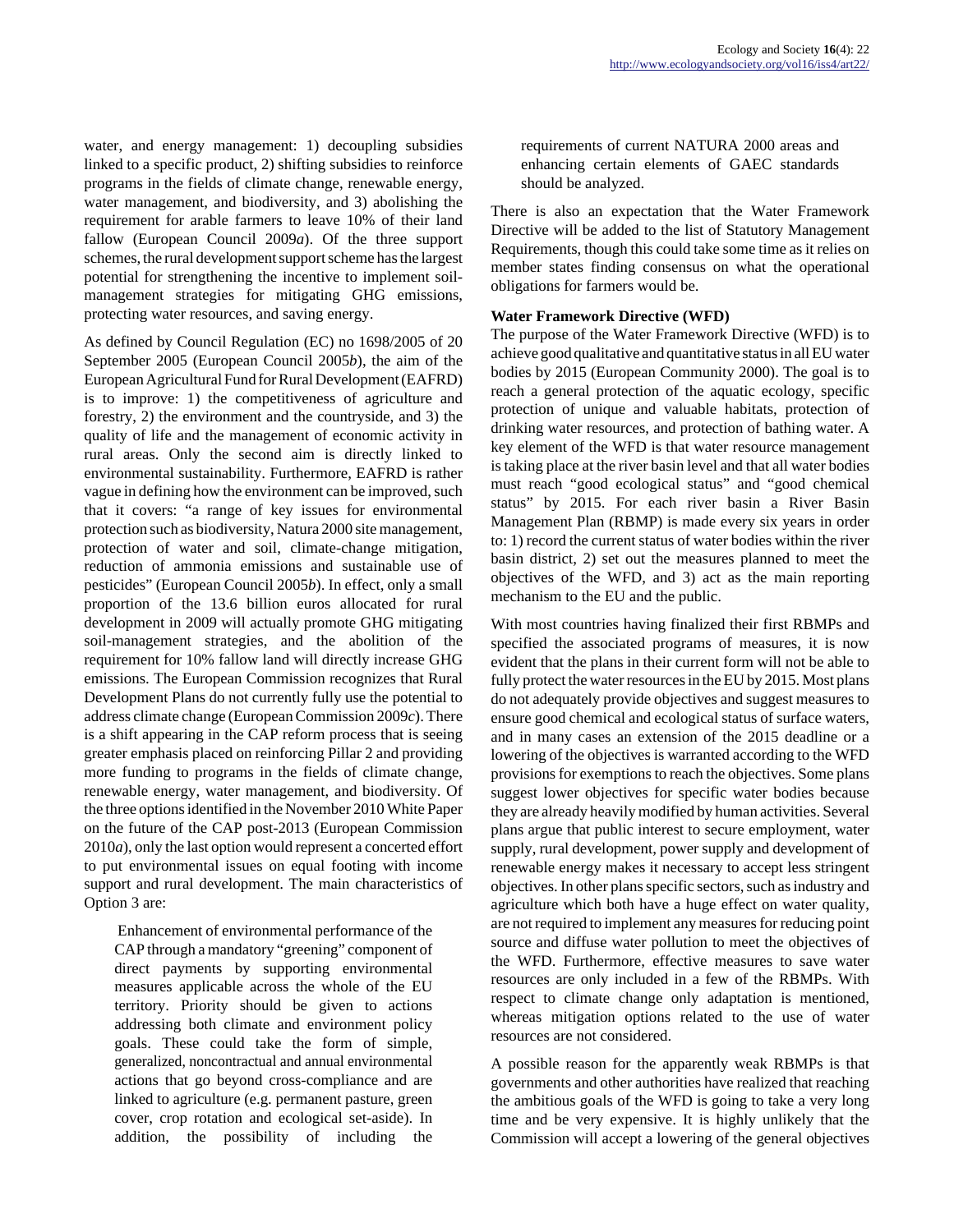in the WFD, and it is more likely that the Commission will accept an extension of the deadline as long as the progress toward a better status can be documented. At this point it is very difficult to determine the general effect of the WFD on the promotion of GHG mitigating soil-management strategies. However, for the RBMPs that do include measures to be implemented by the agricultural sector some of the technologies and land use changes applied to reduce point source and diffuse pollution will also reduce GHG emissions.

# **Climate Action and Renewable Energy (CARE) Package**

In the Climate Action and Renewable Energy (CARE) Package, the EU has committed to a 20% reduction in GHG emissions by 2020 and a 20% share of renewable energies in EU energy consumption by 2020 (European Commission 2009*b*). If there is an international agreement committing other developed countries to comparable emission reductions, the EU will commit to a 30% reduction of GHG emissions by 2020. As a part of the package, the EU has adopted eight different directives, of which the following three are the most relevant for this study: 1) promotion of the use of energy from renewable sources, 2) revision of the EU emission trading system (ETS), and 3) shared effort to reduce greenhouse gas emissions.

The directive promoting the use of energy from renewable sources amends, and will subsequently replace, previous directives on renewable energy and biofuels from 2001 and 2003. It sets a mandatory target of 20% renewables in overall energy consumption by 2020 and a mandatory 10% minimum share of biofuels in transport petrol and diesel consumption by 2020. Even though the directive emphasizes that the binding character of the 10% target for biofuels requires that production is sustainable and second-generation biofuels are commercially available, it fails to address the fact that the land required to meet the 10% target exceeds the available land area in the EU. This will inevitably increase pressures on soil, water, and biodiversity within the EU. Meeting the target will also require a large import of biofuels, which will result in severe negative consequences for sustainability and food security in developing countries. Based on these facts, the Scientific Advisory Board of the EEA recommended that the 10% target be completely suspended (European Environment Agency 2008*b*). Furthermore, the directive can be criticized for not seriously considering the potential for transportation to be based on electricity from biomass or other renewable energy sources instead of biofuels. In a recent study, Campbell et al. (2009) showed that transportation based on electricity from heat combustion of biomass is more than 100% as effective and reduces GHG emissions by 100% more than transportation based on first-generation biofuels. The directive does highlight that biogas from animal and organic waste has significant environmental advantages in terms of heat and power production, and it does address the importance of nonbiological renewables. However, it still fails to provide adequate incentives for developing new technologies in these areas. Ultimately, all energy policies that imply that organic matter is not returned to the soil are suboptimal, and will result in lower soil quality, a decreased quantity and quality of water resources, and a higher level of GHG emissions compared with policies that ensure that organic matter is incorporated in the soil (Blanco-Canqui and Lal 2007, Lal 2007). Therefore, from a strictly environmental point of view, sustainable energy policies should primarily focus on developing and applying technologies that generate energy from nonbiological renewables such as solar, wind, and geothermal.

The directive revising the ETS establishes an emissions cap for power companies and industry installations from 2013. The emissions cap will reach a 21% cut in 2020 and, at the same time, an increasing level of auctioning will gradually replace the previous allocation of free allowances. The directive adopting a shared effort to reduce GHG emissions specifies individual targets for all EU member states according to GDP per capita. Power companies, industry installations, and EU member states will be able to reduce emissions by increasing energy efficiency, implementing renewable energy technologies, applying carbon capture and storage technology, as well as establishing Clean Development Mechanism (CDM) projects, which reduces emissions in developing countries. If the renewable energy technologies implemented within the EU and the CDM projects are based on biomass rather than nonbiological renewables there is certainly going to be trade-offs with soil quality and water resources.

In the absence of harmonized rules at the EU level, member states are free to put in place their own national schemes for solid and gaseous biomass used in electricity, heating, and cooling. In the 2010 report entitled "Sustainability requirements for the use of solid and gaseous biomass sources in electricity, heating, and cooling," the European Commission provides recommendations for member states to follow similar patterns and, most importantly, to be guided by a number of sustainability criteria (European Commission 2010*c*). In this way, it will be possible to minimize the risk of the development of varied and possibly incompatible criteria at the national level, leading to barriers to trade and limiting the growth of the bioenergy sector. The recommended criteria relate to: 1) a general prohibition on the use of biomass from land converted from forest, other high carbon-stock areas, and highly biodiverse areas, 2) a common greenhouse gas calculation methodology that could be used to ensure that minimum greenhouse gas savings from biomass are at least 35%, rising to 50% in 2017 and 60% in 2018 for new installations, compared to the EU's fossil energy mix, 3) the differentiation of national support schemes in favor of installations that achieve high energy-conversion efficiencies, and 4) monitoring of the origin of biomass (European Commission 2010*c*). It is also recommended not to apply sustainability criteria to wastes, as these must already fulfill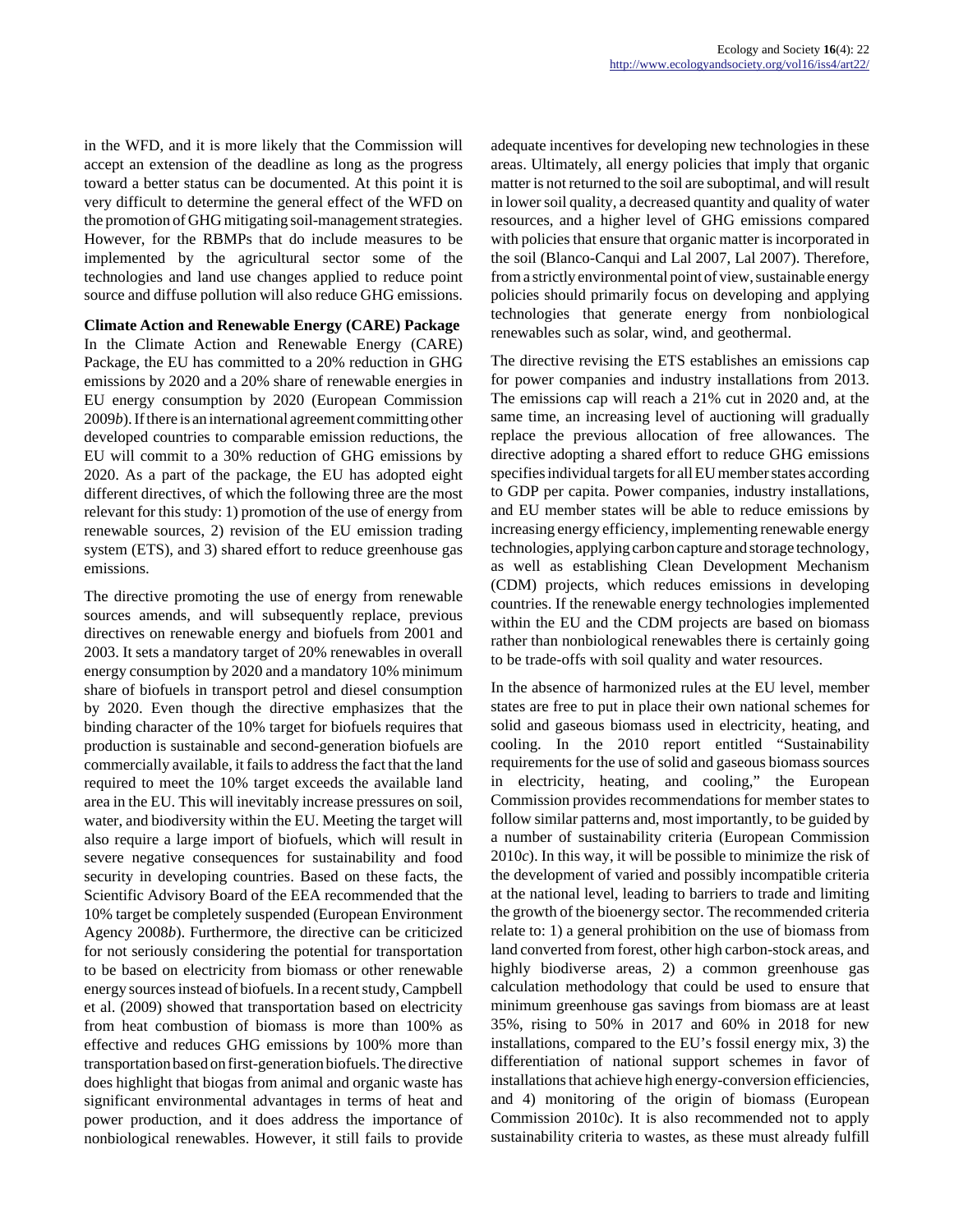environmental rules in accordance with waste legislation at national and at European levels. Sustainability requirements should apply to larger energy producers of 1MW thermal or 1MW electrical capacity or above (European Commission 2010*b*).

Under the Renewable Energy Directive, member states were required to submit National Renewable Energy Action Plans in June 2010. These will be a key tool for identifying the EU's ambitions for exploiting its biomass potential, whether in electricity, heating, or transport. Following the submission of these plans and analysis of emerging national schemes, the Commission will consider, in 2011, whether additional measures such as common sustainability criteria at EU levels would be appropriate. The EC's findings had not been released at the time of writing.

# **MOVES TOWARD A SOILS FRAMEWORK DIRECTIVE?**

The European Commission published a Thematic Strategy for Soil Protection in September 2006, including an impact assessment and proposal for a Soils Framework Directive (SFD). The rationale for the Soil Framework Directive was sound, and indeed mirrors the normative dimension to this paper; that greater integration and coordination between policies would result in more "win-win" solutions and less unintended trade-offs. As the Commission stated at the time, " soil is a resource of common interest to the Community, although mainly private owned, and failure to protect it will undermine sustainability and long term competitiveness in Europe. Moreover, soil degradation has strong impacts on other areas of common interest to the Community, such as water, human health, climate change, nature and biodiversity protection, and food safety." (European Council 2006). In addition to establishing a common framework to protect soil on the basis of the principles of preservation of soil functions, prevention of soil degradation, mitigation of its effects, restoration of degraded soils, interestingly, the SFD also included the requirement to "identify, describe and assess the impact of some sectoral policies on soil degradation processes with a view to protect soil functions" (European Council 2006). Five years later and the SFD has failed to make any progress through the complex decision-making procedures of the EU, particularly as the countries opposing the directive include France, Germany, the United Kingdom, the Netherlands and Austria. Nevertheless, the potential for the SFD to act as a cross-sectoral, integrating tool remains plausible, as soil is an issue that spans the climate, water, agricultural/land-use, and energy policy domains.

# **SYNERGIES AND TRADE-OFFS AT THE EU POLICY LEVEL**

There are several potential synergies and trade-offs among the CAP, the WFD, and the CARE package, including several options for better policy integration (see Table 3). Taking the CAP first, there are currently only limited synergies with the WFD and CARE, but if the CAP subsidies are gradually shifted from SPS to rural development, as outlined in the 2010 White Paper on CAP Reform, and the support for rural development is focused on environmental objectives, a higher level of synergy is not unrealistic. Alternatively, the SPS requirement to protect the environment and keep the land in good condition could be strengthened with clear definitions of how soil and water resources must be managed to qualify for financial support. As of now, there are more trade-offs than synergies between CAP on the one side and WFD and CARE on the other. This is because current CAP policies allocate the major part of the funds according to earlier payments during a reference period or the number of hectares, and thereby delay the progression toward the development of more sustainable farming practices, which could contribute to meeting the objectives of WFD and CARE. The WFD has very limited synergies with CAP and CARE. Synergies with CAP can only be said to occur if the RBMPs include measures to be implemented by the agricultural sector, whereas trade-offs occur when the RBMPs argue that public interest in rural development makes it necessary to accept less stringent objectives. Because climate-change mitigation is not integrated in the WFD, there are no synergies between the WFD and CARE. One could even argue that the focus on adaptation in the WFD will result in trade-offs between WFD and CARE, because resources will be allocated to adaptation instead of mitigation.

In its current form, CARE has more trade-offs than synergies with the CAP and the WFD. Trade-offs with CAP are caused by the unbalanced focus on bioenergy, which may potentially harm rural development. Synergies with the CAP will increase if funds for rural development are increasingly allocated to farmers applying soil-management strategies with GHGmitigation potential. An example of a potential trade-off between CARE and the WFD includes the establishment of hydropower plants that, on the one hand, will have a GHGmitigating effect but, on the other hand, will put water resources at risk (see Opperman et al. 2011, Pittock et al. 2011). Finally, one should consider that, whereas the CAP provides funding for farmers providing environmental services, the case of synergies and trade-offs between the WFD and the CARE package is more complex because they actually compete for the same economic resources. To avoid unintended trade-offs caused by this competition between policies, they should be integrated to the greatest extent possible.

# **DISCUSSION AND SPECULATION**

From the perspective of soil management, water resources, and climate change, all policies that imply that organic matter such as crop residues, animal manure, and other types of organic waste are not returned to the soil, are suboptimal and will result in lower soil quality, a decreased quantity and quality of water resources, and a higher level of GHG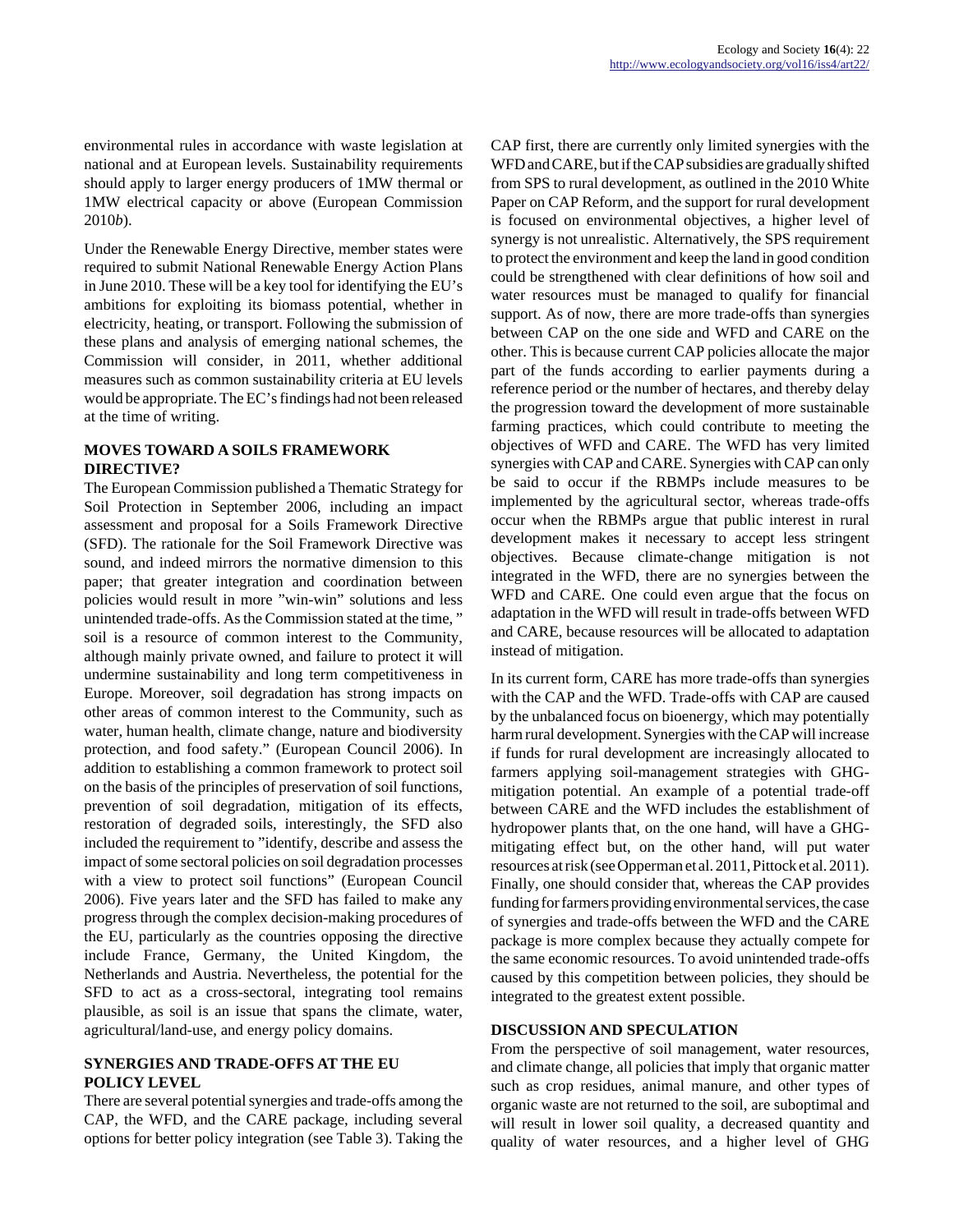# **Table 3.** Synergies and trade-offs among the Common Agricultural Policy (CAP), Water Framework Directive (WFD), and Climate Action and Energy (CARE) package.

|                                               | Common Agricultural Policy                                                                                                  | Water Framework Directive                                                                           | Climate Action and Energy package                                                                              |
|-----------------------------------------------|-----------------------------------------------------------------------------------------------------------------------------|-----------------------------------------------------------------------------------------------------|----------------------------------------------------------------------------------------------------------------|
| Common Agricultural Policy<br>-Synergies      |                                                                                                                             | EAFRD funding can be used to<br>support programs in the field of<br>water management.               | EAFRD funding can be used to<br>support programs in the field of<br>climate change.                            |
| -Trade-offs                                   |                                                                                                                             | SPS delays development of<br>sustainable farming and thereby<br>delays meeting of WFD objectives.   | SPS delays development of<br>sustainable farming and thereby<br>delays meeting of CARE objectives.             |
| -Recommended action for policy<br>integration |                                                                                                                             | Allocate more funds directly to PES<br>and farmers implementing measures<br>specified by the RMBPs. | Allocate more funds directly to PES<br>and farmers implementing measures<br>specified by CARE.                 |
| Water Framework Directive                     |                                                                                                                             |                                                                                                     |                                                                                                                |
| -Synergies                                    | When RMBPs include measures to<br>be implemented by the agricultural<br>sector.                                             |                                                                                                     | None, as climate-change mitigation<br>measures are not included in the<br>WFD.                                 |
| -Trade-offs                                   | When RMBPs argue that public<br>interest in rural development makes<br>it necessary to accept less stringent<br>objectives. |                                                                                                     | Resources allocated to adaption in<br>RMBPs will reduce resources<br>available for mitigation.                 |
| -Recommended action for policy<br>integration | Measures for the agricultural sector<br>in all RMBPs, including GHG-<br>mitigating soil-management<br>strategies.           |                                                                                                     | GHG-mitigation potential of water-<br>saving measures should be quantified<br>and counted as emission credits. |
| Climate Action and Energy package             |                                                                                                                             |                                                                                                     |                                                                                                                |
| -Synergies                                    | Increased incentive to develop<br>renewable energy technologies for<br>the agricultural sector.                             | None, as climate change mitigation<br>measures are not included in the<br>WFD.                      |                                                                                                                |
| -Trade-offs                                   | Unbalanced focus on bioenergy may<br>harm rural development.                                                                | Establishment of hydropower plants<br>may put water resources at risk.                              |                                                                                                                |
| -Recommended action for policy<br>integration | Abandon the 10% minimum share of Applications to establish<br>biofuels.                                                     | hydropower plants should be<br>carefully evaluated against the<br>RMBP for the affected water body. |                                                                                                                |

emissions compared with policies that ensure that organic matter is incorporated in the soil. The synergy that exists between soil-management strategies to increase soil carbon on the one hand, and water resources and climate-change

mitigation on the other hand, is conversely contrasted by tradeoffs between soil-management strategies to increase soil carbon and energy security. From the perspective of energy security, the primary concern is to meet increasing energy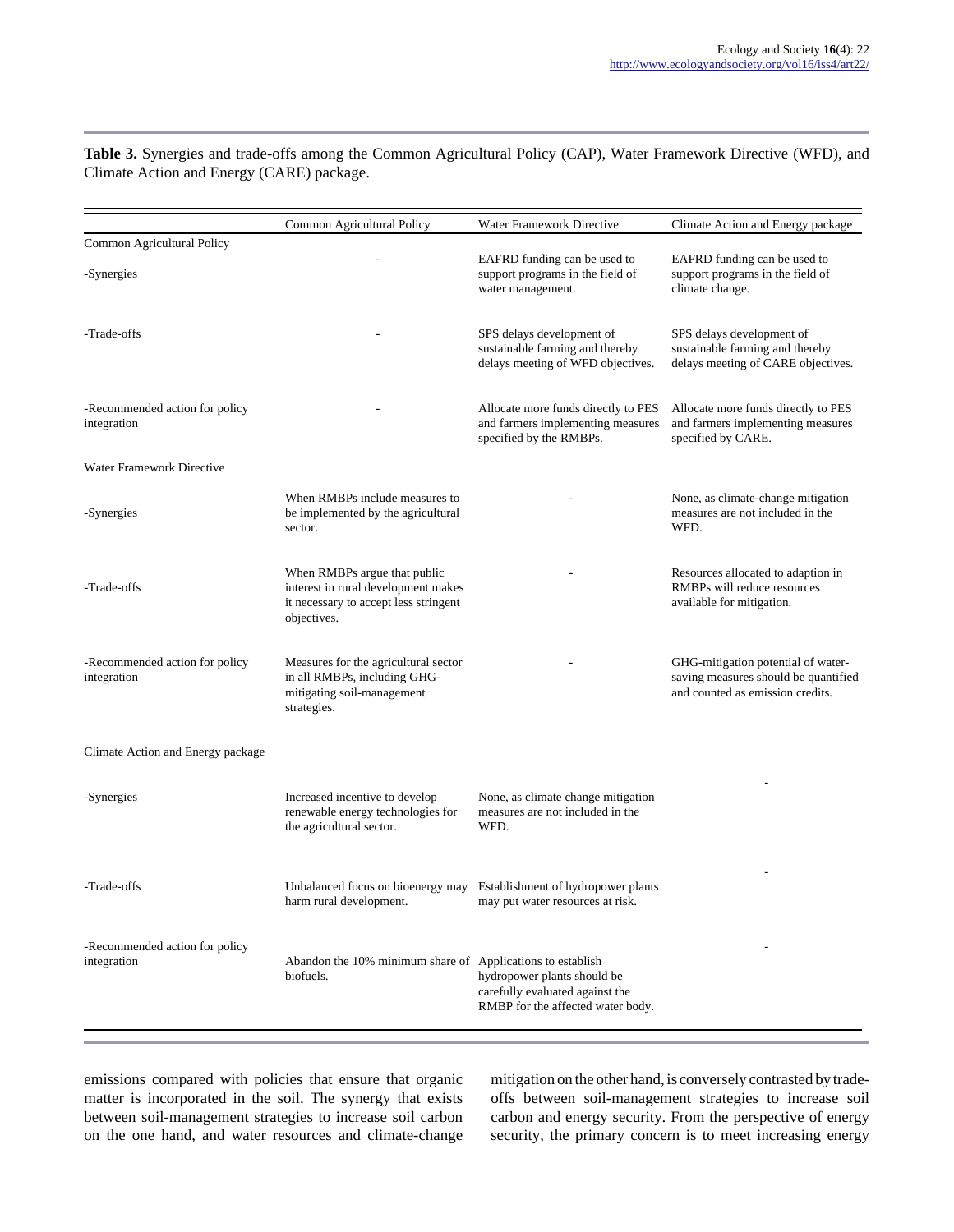demands while at the same time reducing the dependence on fossil fuels. Inevitably this implies that energy policies will need a portfolio of all renewable sources of energy, including biomass in the short run. However, in the long run and from an environmental perspective, to be truly sustainable, energy policies should focus on energy generated from nonbiological renewable sources of energy such as solar, wind, and geothermal.

It is critical that policy makers understand the often complex links between the climate, energy, water, and food sectors. The challenge for policy makers and industry alike is to develop effective policies, processes, and analytical tools that integrate the links into policy and investment decisions. Despite the position of the EU as a leader in integrated policy development, it has so far failed to sufficiently coordinate the policies involving climate, energy, water, and food production. Indeed, in addition to our work, Pittock (2011), finds that there is a similar lack of water-management objectives in EU climate change policies. One reason for the lack of integration at the EU level is that the policies within these areas have been formulated by different Directorates General, which are influenced by different lobby groups and have different agendas and priorities. The recent creation of two new Directorates General for Energy and Climate Action (2010) shows that the EU is determined to strengthen the policies within these areas, but there is also a risk that this will weaken policy integration. Even if the European Commission's hopes to introduce a Soils Framework Directive had received more support from the key member states, it is conceivable that even a directive governing such a cross-sectoral issue as soil would fail to be sufficiently integrative.

There is a substantial body of knowledge on the tools, strategies, and mechanisms that can be employed to encourage greater integration among sectors and policy regimes (Lenschow 1997, Lafferty and Hovden 2003, Dovers 2005, Ross and Dovers 2007) and, in many respects, the European Commission's legal competences to draft and implement framework directives does provide a degree of integration and "big picture" foci that would otherwise be absent in member state policies. Other integrating mechanisms include horizontal and vertical coordinating mechanisms in public administrations (Lafferty and Hovden 2003), extensive stakeholder engagement (Ross and Dovers 2007), and appropriate legislative mechanisms such as strategic environmental assessment (Connor and Dovers 2004). The results summarized in Tables 2 and 3 suggest that there is much room for improvement. It is possible to identify a number of ways in which greater integration among, and indeed implementation of, policies might be achieved specifically in this case study. For instance, to increase synergies and reduce trade-offs among policies involving climate, energy, water, and food production at the EU level, an interdirectorate task

force could be created to secure full policy integration between the CAP, the WFD, and the CARE package. Such a task force could identify opportunities for how the CAP might allocate a much larger part of the subsidies to payment for environmental services (PES) under the SPS and rural development support schemes. Furthermore, the environmental services eligible for support under SPS could be better defined according to the criteria set forth by the Consultative Group on International Agricultural Research ([http://www.cifor.org/](http://www.cifor.org/pes/_ref/about/index.htm) [pes/\\_ref/about/index.htm](http://www.cifor.org/pes/_ref/about/index.htm)). They should be targeted toward management strategies mitigating GHG emissions, protecting water resources, and saving energy, while at the same time maintaining biodiversity. Ideally, CAP would be closely linked with the WFD and the CARE package in such a way that a major part of the CAP funding is allocated to farmers that implement measures specified by the RBMPs and the CARE package. This may yet come about if the WFD is included in the cross-compliance criteria, as is currently proposed. Of course, the recent debates around post-2013 CAP reform illustrate the intense political resistance that exists from some member states to placing greater obligations on farmers, so that even if the Commission may desire greater integration and "teeth" in EU-level policies, the political realities of the EU's multilevel governance structure may dampen this.

With respect to the Water Framework Directive, it could be made mandatory that all RBMPs include the crop, water, nutrient, tillage, and residue-management strategies that have the largest potential to mitigate GHG emissions in that basin. Likewise, effective measures to save water resources from soil management should be included in all RBMPs, and the GHGmitigating potential of these measures should be quantified and counted as GHG emission-reduction credits in the CARE package. Finally, the EU should enforce stringent objectives and carefully evaluate all suggested measures in the RBMPs, to maximize the outcome of the WFD process.

Perhaps one of the easiest and most obvious solutions with respect to the CARE package would be to completely abolish the target of a 10% minimum share of biofuels in transport petrol and diesel consumption by 2020. Instead, a target could be placed on nonbiological renewables. Applications to establish hydropower plants should be carefully evaluated by consulting the RBMP associated with the affected water bodies to determine potential negative effects. The protection of soil and water resources should be fully integrated into CARE in such a way that soil- and water-management strategies with GHG-mitigating potential are credited for their emission savings.

### **CONCLUSION**

There are many soil-management strategies that can be used to reduce GHG emissions and encourage more efficient water and energy use. Both the IPCC and the EU have recognized that policies aimed at encouraging crop rotations and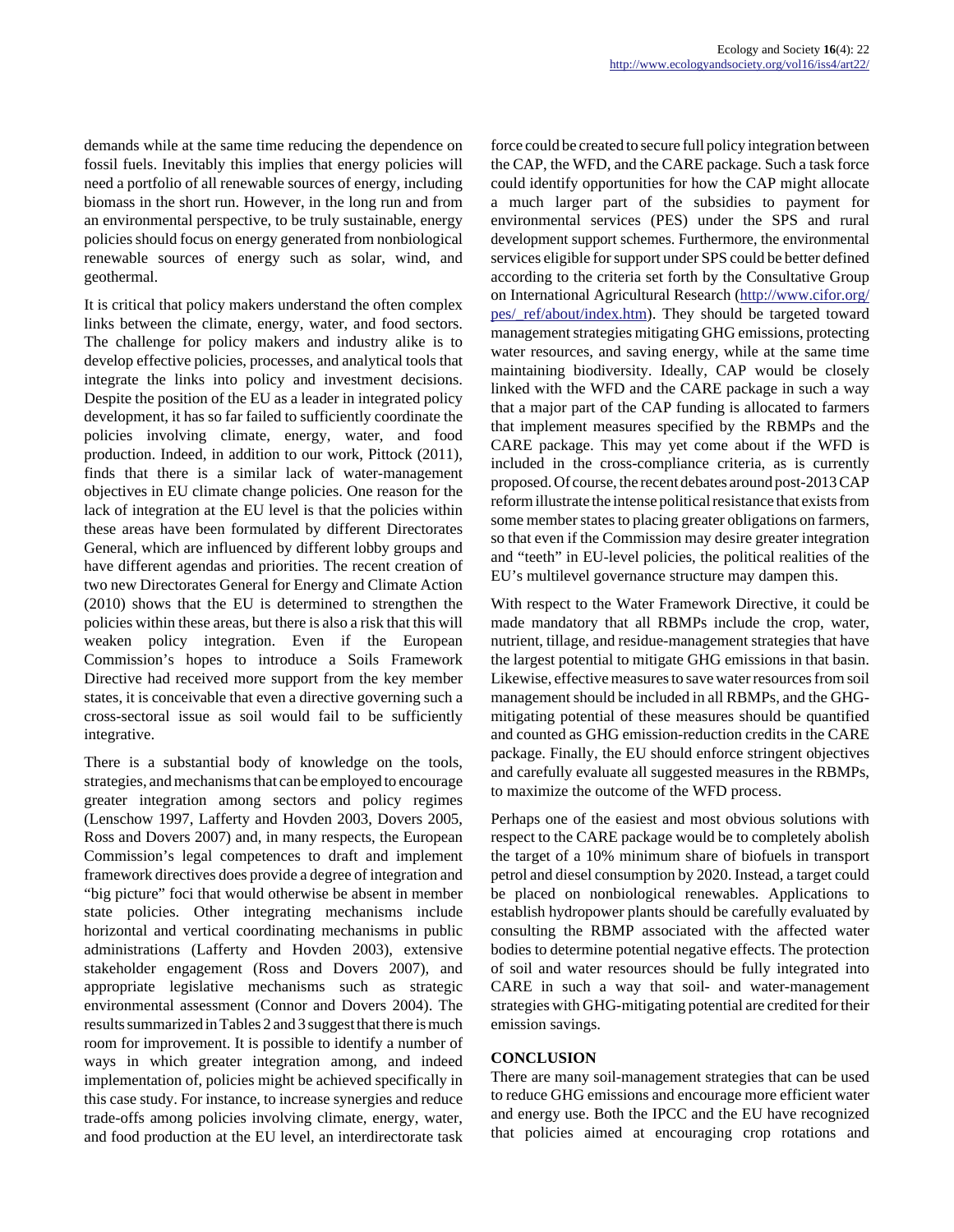appropriate crop choices, nutrient management, the introduction of efficient water management systems, the appropriate development of bioenergy, and soil-restoration techniques are the "low-hanging fruit" in terms of both energy and water security. Recognizing that EU framework directives and associated payment schemes largely determine policy priorities in EU member states, in this study, we examined the relevant EU policy frameworks to assess whether the potential synergies from soil-management strategies are being encouraged, where opportunities for integrating across policy regimes are missing or, conversely, where perverse outcomes or trade-offs are likely. Our findings suggest that whereas soilmanagement strategies are encouraged by the CAP, there is even greater scope to encourage soil-management strategies through the WFD and the CARE Package.

It is clear from the debate surrounding the post-2013 CAP reform process, and from the attempts by the European Commission to implement a Soil Framework Directive, that the European Commission is at least aware of the need for greater integration. It is the political realities of the EU governance structure that prevent it from achieving greater integration at the EU level. Future research building on these findings would involve undertaking a comparative analysis across member states to ascertain: 1) the extent to which MS policies are more comprehensive in their application of these directives than is legally required, 2) whether MS policies specifically address the uptake of the soil-management strategies identified in this research, and 3) whether institutional arrangements at the member-state level encourage greater integration and adoption of soilmanagement strategies to achieve the triple aims of climate mitigation, water, and energy security.

### RESPONSES TO THIS ARTICLE

Responses to this article are invited. If accepted for publication, your response will be hyperlinked to the article. [To submit a response, follow this link](http://www.ecologyandsociety.org/responses.php?articleid=4176&mode=add). [To read responses](http://www.ecologyandsociety.org/responses.php?articleid=4176) [already accepted, follow this link](http://www.ecologyandsociety.org/responses.php?articleid=4176).

# **LITERATURE CITED**

Amundsen, R. 2001. The carbon budget in soils. *Annual Review of Earth and Planetary Sciences* 29:535–562. [http://d](http://dx.doi.org/10.1146/annurev.earth.29.1.535) [x.doi.org/10.1146/annurev.earth.29.1.535](http://dx.doi.org/10.1146/annurev.earth.29.1.535)

Blanco-Canqui, H., and R. Lal. 2007. Soil and crop response to harvesting corn residues for biofuel production. *Geoderma* 141:355–362. <http://dx.doi.org/10.1016/j.geoderma.2007.06.012>

Campbell, A. 2008. Food, energy, water: conflicting insecurities. *Journal of Soil and Water Conservation* 63:149A–151A.

Campbell, J. E., D. B. Lobell, and C. B. Field. 2009. Greater transportation energy and GHG offsets from bioelectricity than ethanol. *Science Magazine* 324(5930):1055–1057.

Conant, R. T., K. Paustian, and E. T. Elliott. 2001. Grassland management and conversion into grassland: effects on soil carbon. *Ecological Applications* 11:343–355. [http://dx.doi.or](http://dx.doi.org/10.1890/1051-0761(2001)011[0343:GMACIG]2.0.CO;2) [g/10.1890/1051-0761\(2001\)011\[0343:GMACIG\]2.0.CO;2](http://dx.doi.org/10.1890/1051-0761(2001)011[0343:GMACIG]2.0.CO;2)

Connor, R., and S. Dovers. 2004. *Institutional change for sustainable development.* Edward Elgar, Cheltenham, UK.

Dalla Marta, A., F. Natali, M. Mancini, R. Ferrise, M. Bindi, and S. Orlandini. 2011. Energy and water use related to the cultivation of energy crops: a case study in the Tuscany region. *Ecology and Society* 16(2): 2. [online] URL: [http://www.ecol](http://www.ecologyandsociety.org/vol16/iss2/art2/) [ogyandsociety.org/vol16/iss2/art2/](http://www.ecologyandsociety.org/vol16/iss2/art2/)

Davies, W. J., and W. Hartung. 2004. Has extrapolation from biochemistry to crop functioning worked to sustain plant production under water scarcity? *Proceedings of the Fourth International Crop Science Congress,* Brisbane, Australia.

Department for Environment, Food and Rural Affairs (DEFRA). 2005. *Producing a soil management plan for environmental stewarship.* DEFRA, London, UK. [online] URL: [http://adlib.everysite.co.uk/resources/000/107/821/soil](http://adlib.everysite.co.uk/resources/000/107/821/soil-management-plan.pdf)[management-plan.pdf](http://adlib.everysite.co.uk/resources/000/107/821/soil-management-plan.pdf)

Department for Environment, Food and Rural Affairs (DEFRA). 2011. *The guide to cross compliance in England.* DEFRA, London, UK. [online] URL: [http://adlib.everysite.co.](http://adlib.everysite.co.uk/adlib/defra/content.aspx?doc=249953&id=249991) [uk/adlib/defra/content.aspx?doc=249953&id=249991](http://adlib.everysite.co.uk/adlib/defra/content.aspx?doc=249953&id=249991)

Dovers, S. 2005. *Environment and sustainability policy: creation, implementation, evaluation.* Federation, Sydney, Australia.

European Commission (EC). 2009. *Communication from the Commission to the European Parliament, the Council, the European Economic and Social Committee and the Committee of the Region—20 20 by 2020 Europe's climate change opportunity.* European Union, Brussels, Belgium. [online] URL: [http://www.energy.eu/directives/com2008\\_0030en01.pdf](http://www.energy.eu/directives/com2008_0030en01.pdf)

European Commission (EC). 2010*a*. *Commission Communication on the CAP toward 2020: meeting the food, natural resources and territorial challenges of the future.* COM (2010) 672. European Union, Brussels, Belgium. [http://ec.europa.eu/agric](http://ec.europa.eu/agriculture/cap-post-2013/communication/index_en.htm) [ulture/cap-post-2013/communication/index\\_en.htm](http://ec.europa.eu/agriculture/cap-post-2013/communication/index_en.htm)

European Commission (EC). 2010*b*. *Communication 2010/C 160/02 from the Commission on the practical implementation of the EU biofuels and bioliquids sustainability scheme and on counting rules for biofuels.* European Union, Brussels, Belgium. [online] URL: [http://eur-lex.europa.eu/LexUriServ/](http://eur-lex.europa.eu/LexUriServ/LexUriServ.do?uri=OJ:C:2010:160:0008:0016:EN:PDF) [LexUriServ.do?uri=OJ:C:2010:160:0008:0016:EN:PDF](http://eur-lex.europa.eu/LexUriServ/LexUriServ.do?uri=OJ:C:2010:160:0008:0016:EN:PDF)

European Commission (EC). 2010*c*. *Report from the Commission to the Council and the European Parliament on sustainability requirements for the use of solid and gaseous biomass sources in electricity, heating and cooling.* European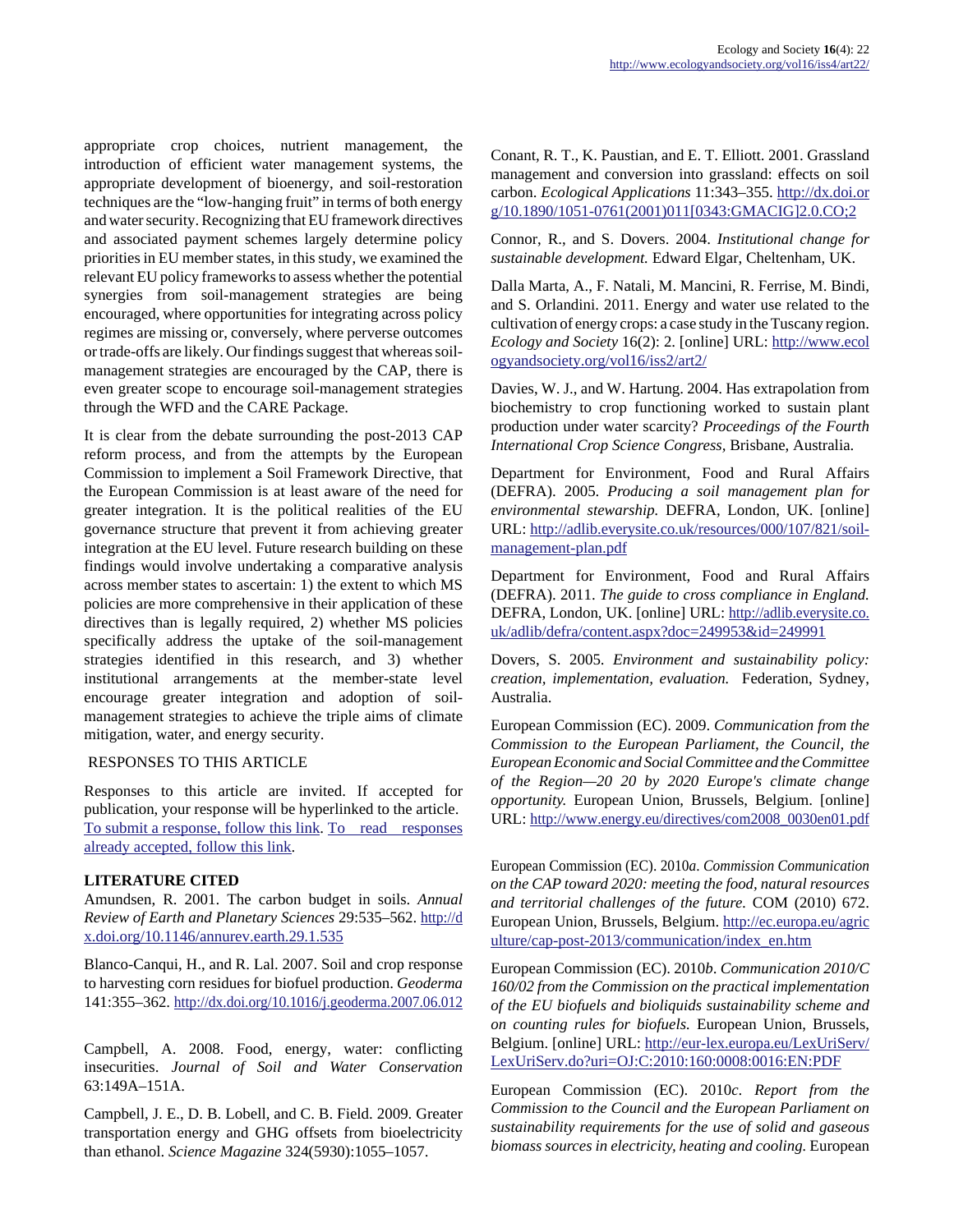Union, Brussels, Belgium. [online] URL: [http://ec.europa.eu/](http://ec.europa.eu/energy/renewables/transparency_platform/doc/2010_report/com_2010_0011_3_report.pdf) energy/renewables/transparency\_platform/doc/2010\_report/ com\_2010\_0011\_3\_report.pdf

European Community. 2000. *Directive 2000/60/EC of the European Parliament and of the Council of 23 October 2000 establishing a framework for Community action in the field of water policy.* Brussels, Belgium. [online] URL: [http://eur-lex.](http://eur-lex.europa.eu/LexUriServ/LexUriServ.do?uri=CELEX:32000L0060:EN:NOT) europa.eu/LexUriServ/LexUriServ.do?uri=CELEX:32000L0060: [EN:NOT](http://eur-lex.europa.eu/LexUriServ/LexUriServ.do?uri=CELEX:32000L0060:EN:NOT)

European Community. 2001. *Directive 2001/77/EC of the European Parliament and of the Council of 27 September 2001 on the promotion of electricity from renewable energy sources in the internal electricity market.* Brussels, Belgium. [online] URL: [http://eur-lex.europa.eu/LexUriServ/LexUriServ.do?uri=](http://eur-lex.europa.eu/LexUriServ/LexUriServ.do?uri=CELEX:32001L0077:EN:NOT) [CELEX:32001L0077:EN:NOT](http://eur-lex.europa.eu/LexUriServ/LexUriServ.do?uri=CELEX:32001L0077:EN:NOT)

European Community. 2003. *Directive 2003/30/EC of the European Parliament and of the Council of 8 May 2003 on the promotion of the use of biofuels or other renewable fuels for transport.* Brussels, Belgium. [online] URL: [http://eur-lex.](http://eur-lex.europa.eu/LexUriServ/LexUriServ.do?uri=OJ:L:2003:123:0042:0042:EN:PDF) europa.eu/LexUriServ/LexUriServ.do?uri=OJ:L:2003:123:0042:0042: [EN:PDF](http://eur-lex.europa.eu/LexUriServ/LexUriServ.do?uri=OJ:L:2003:123:0042:0042:EN:PDF)

European Council. 1991. *Council Directive 91/676/EEC of 12 December 1991 concerning the protection of waters against pollution caused by nitrates from agricultural sources.* European Community, Brussels, Belgium. [online] URL: [htt](http://eur-lex.europa.eu/LexUriServ/LexUriServ.do?uri=CELEX:31991L0676:EN:NOT) p://eur-lex.europa.eu/LexUriServ/LexUriServ.do?uri= [CELEX:31991L0676:EN:NOT](http://eur-lex.europa.eu/LexUriServ/LexUriServ.do?uri=CELEX:31991L0676:EN:NOT)

European Council. 2005*a*. *Council Regulation (EC) No 1290/2005 of 21 June 2005 on the financing of the common agricultural policy.* European Union, Brussels, Belgium. [online] URL: [http://eur-lex.europa.eu/LexUriServ/LexUriServ.](http://eur-lex.europa.eu/LexUriServ/LexUriServ.do?uri=OJ:L:2005:209:0001:0025:EN:PDF) [do?uri=OJ:L:2005:209:0001:0025:EN:PDF](http://eur-lex.europa.eu/LexUriServ/LexUriServ.do?uri=OJ:L:2005:209:0001:0025:EN:PDF)

European Council. 2005*b*. *Council Regulation (EC) No 1698/2005 of 20 September 2005 on support for rural development by the European Agricultural Fund for Rural Development (EAFRD).* European Union, Brussels, Belgium. [online] URL: [http://eur-lex.europa.eu/LexUriServ/LexUriServ.](http://eur-lex.europa.eu/LexUriServ/LexUriServ.do?uri=OJ:L:2005:277:0001:0040:EN:PDF) [do?uri=OJ:L:2005:277:0001:0040:EN:PDF](http://eur-lex.europa.eu/LexUriServ/LexUriServ.do?uri=OJ:L:2005:277:0001:0040:EN:PDF)

European Council. 2006. *Proposal for a Directive of the European Parliament and of the European Council establishing a framework for the protection of soil and amending Directive 2004/35/EC.* European Union, Brussels, Belgium. [online] URL: [http://ec.europa.eu/environment/soil/](http://ec.europa.eu/environment/soil/pdf/com_2006_0232_en.pdf) [pdf/com\\_2006\\_0232\\_en.pdf](http://ec.europa.eu/environment/soil/pdf/com_2006_0232_en.pdf) 

European Council. 2009*a*. *Council Regulation (EC) No 72/2009 of 19 January 2009 on modifications to the Common Agricultural Policy by amending Regulations (EC) No 247/2006, (EC) No 320/2006, (EC) No 1405/2006, (EC) No 1234/2007, (EC) No 3/2008 and (EC) No 479/2008 and repealing Regulations (EEC) No 1883/78, (EEC) No 1254/89, (EEC) No 2247/89, (EEC) No 2055/93, (EC) No 1868/94, (EC)*

*No 2596/97, (EC) No 1182/2005 and (EC) No 315/2007.* European Union, Brussels, Belgium. [http://eur-lex.europa.eu/](http://eur-lex.europa.eu/LexUriServ/LexUriServ.do?uri=OJ:L:2009:030:0001:0015:EN:PDF) LexUriServ/LexUriServ.do?uri=OJ:L:2009:030:0001:0015:EN: [PDF](http://eur-lex.europa.eu/LexUriServ/LexUriServ.do?uri=OJ:L:2009:030:0001:0015:EN:PDF)

European Council. 2009*b*. *Council Regulation (EC) No 73/2009 of 19 January 2009 establishing common rules for direct support schemes for farmers under the Common Agricultural Policy and establishing certain support schemes for farmers, amending regulations (EC) No 1290/2005, (EC) No 247/2006, (EC) No 378/2007 and repealing Regulation (EC) No 1782/2003.* European Union, Brussels, Belgium. [online] URL: [http://eur-lex.europa.eu/LexUriServ/LexUriServ.](http://eur-lex.europa.eu/LexUriServ/LexUriServ.do?uri=CELEX:32009R0073:EN:NOT) [do?uri=CELEX:32009R0073:EN:NOT](http://eur-lex.europa.eu/LexUriServ/LexUriServ.do?uri=CELEX:32009R0073:EN:NOT)

European Council. 2009*c*. *Directive 2009/28/EC of the European Parliament and of the Council of 23 April 2009 on the promotion of the use of energy from renewable sources and amending and subsequently repealing Directives 2001/77/EC and 2003/30/EC.* European Union, Brussels, Belgium. [online] URL: [http://eur-lex.europa.eu/LexUriServ/LexUriServ.](http://eur-lex.europa.eu/LexUriServ/LexUriServ.do?uri=OJ:L:2009:140:0016:0062:en:PDF) [do?uri=OJ:L:2009:140:0016:0062:en:PDF](http://eur-lex.europa.eu/LexUriServ/LexUriServ.do?uri=OJ:L:2009:140:0016:0062:en:PDF) 

European Environment Agency (EEA). 2007. *Progress in management of contaminated sites (CSI 015).* EEA, Copenhagen, Denmark. [online] URL: [http://themes.eea.europa.](http://themes.eea.europa.eu/IMS/IMS/ISpecs/ISpecification20041007131746/IAssessment1152619898983/view_content) eu/IMS/IMS/ISpecs/ISpecification20041007131746/ [IAssessment1152619898983/view\\_content](http://themes.eea.europa.eu/IMS/IMS/ISpecs/ISpecification20041007131746/IAssessment1152619898983/view_content)

European Environment Agency. 2008*a*. *Maximising the environmental benefits of European bioenergy potential.* Technical Report 10/2008, EEA, Copenhagen, Denmark.

European Environment Agency. 2008*b*. *Opinion of the EEA scientific committee on the environmental impacts of biofuel utilisation in the EU.* EEA, Copenhagen, Denmark. [online] URL: [http://www.eea.europa.eu/about-us/governance/scientific](http://www.eea.europa.eu/about-us/governance/scientific-committee/sc-opinions/sc-opinion-on-biofuels-march-2008)[committee/sc-opinions/sc-opinion-on-biofuels-march-2008](http://www.eea.europa.eu/about-us/governance/scientific-committee/sc-opinions/sc-opinion-on-biofuels-march-2008)

Eurostat. 2011. Agriculture database. [online] URL: [http://ep](http://epp.eurostat.ec.europa.eu/portal/page/portal/agriculture/data/database) [p.eurostat.ec.europa.eu/portal/page/portal/agriculture/data/database](http://epp.eurostat.ec.europa.eu/portal/page/portal/agriculture/data/database)

Food and Agriculture Organization (FAO). 1991. *Water harvesting–a manual for the design and construction of water harvesting schemes for plant production.* FAO, Rome, Italy.

Food and Agriculture Organization (FAO). 2010. *Livestock's long shadow.* FAO, Rome, Italy.

Freibauer, A., M. Rounsevell, P. Smith, and A. Verhagen. 2004. Carbon sequestration in the agricultural soils of Europe. *Geoderma* 122:1–23. [http://dx.doi.org/10.1016/j.geoderma.20](http://dx.doi.org/10.1016/j.geoderma.2004.01.021) [04.01.021](http://dx.doi.org/10.1016/j.geoderma.2004.01.021)

Holland, J. M. 2004. The environmental consequences of adopting conservation tillage in Europe: reviewing the evidence. *Agriculture, Ecosystems and Environment* 103:1– 25.<http://dx.doi.org/10.1016/j.agee.2003.12.018>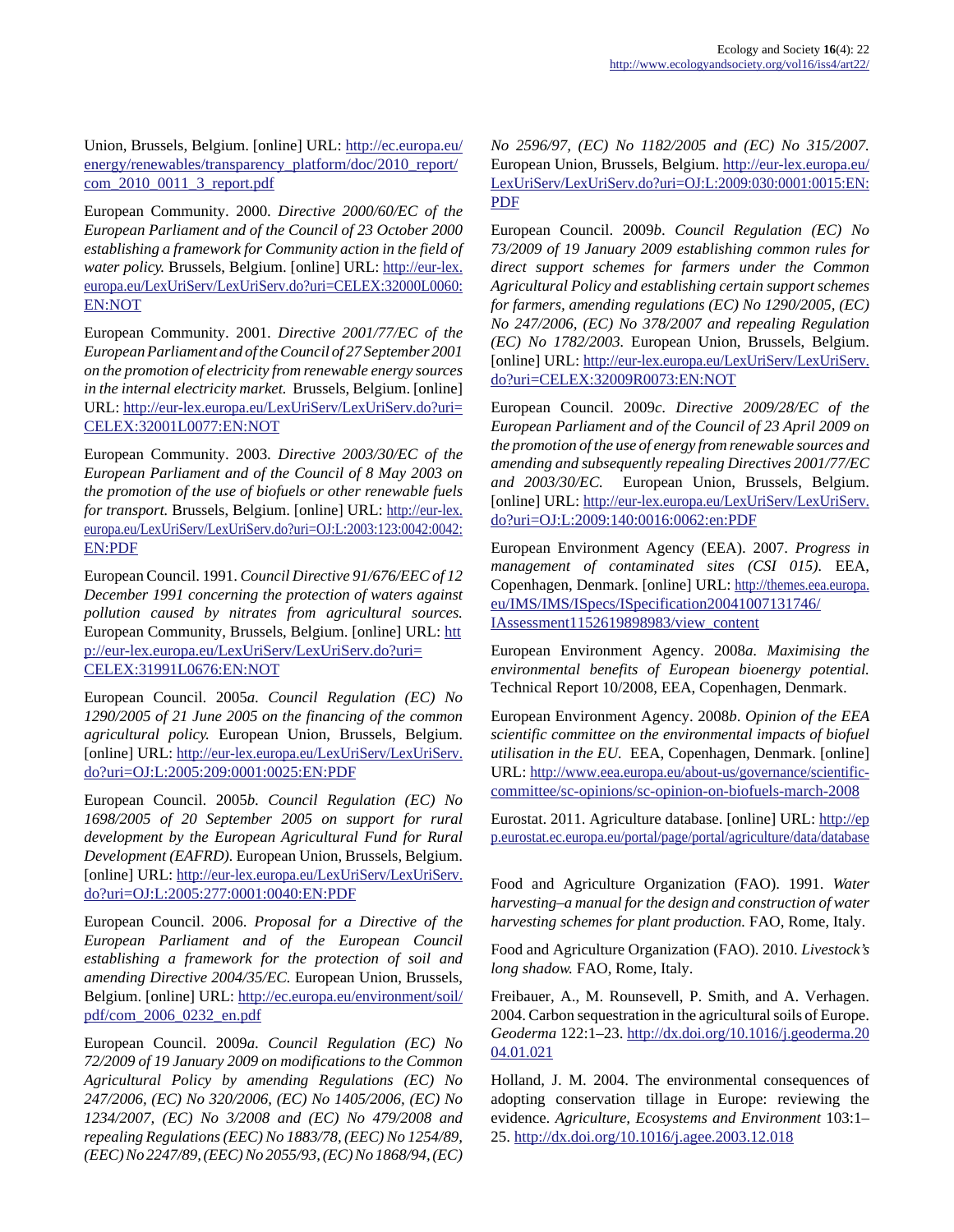Hussey, K., and A. Schram. 2011 . Accounting for, and managing, the links between climate, energy, water and food in Europe: an opportunity for better policy integration and coordination.

*In* P. Winland, and G. Pearman, editors. *Securing sustainable energy futures in Europe and Australia.* Peter Lang, Brussels, Belgium.

Jackson, R. B., E. G. Jobbágy, R. Avissar, S. Baidya Roy, D. Barrett, C.W. Cook, K. A. Farley, D. C. le Maitre, B. A. McCarl, and B. C. Murray. 2005. Trading water for carbon with biological carbon sequestration. *Science* 310 (5756):1944–1947.<http://dx.doi.org/10.1126/science.1119282>

Kahn Ribeiro, S., S. Kobayashi, M. Beuthe, J. Gasca, D. Greene, D. S. Lee, Y. Muromachi, P. J. Newton, S. Plotkin, D. Sperling, R. Wit, and P. J. Zhou. 2007. Transport and its infrastructure. Pages 324–380 *in*B. Metz, O. R. Davidson, P. R. Bosch, R. Dave, and L.A. Meyer, editors. *Climate change 2007: mitigation.* Contribution of Working Group III to the Fourth Assessment Report of the Intergovernmental Panel on Climate Change. Cambridge University Press, Cambridge, UK and New York, New York, USA.

Kongshaug, G. 1998. *Energy consumption and greenhouse gas emissions in fertilizer production.* IFA Technical Conference, Marrakech, Morocco, 28 September–1 October 1998.

Lafferty, W. M., and E. Hovden. 2003. Environmental policy integration: towards an analytical framework. *Environmental Politics* 12(3):1–22. [http://dx.doi.org/10.1080/096440104123](http://dx.doi.org/10.1080/09644010412331308254) [31308254](http://dx.doi.org/10.1080/09644010412331308254)

Lal, R. 2007. Crop residues as soil amendments and feedstock for bioethanol production. *Waste Management* 28(4):747– 758.<http://dx.doi.org/10.1016/j.wasman.2007.09.023>

Lenschow, A., 1997. Variation in EC environmental policy integration: agency push within complex institutional structures. *Journal of European Public Policy* 4(1)109–127.

Lehmann, J., 2007. A handful of carbon. *Nature* 447:143–144.

Marcussen, H., Dalsgaard, A., and P.E. Holm. 2009. Element contents of water spinach (*Ipomonea aquatica* Forssk.), fish and sediment from a wetland production system that receives wastewater from Phnom Penh, Cambodia. *Journal of Environmental Science and Health, Part A* 44:67–77. [http://d](http://dx.doi.org/10.1080/10934520802515376) [x.doi.org/10.1080/10934520802515376](http://dx.doi.org/10.1080/10934520802515376)

Opperman, J. J., J. Royte, J. Banks, L. R. Day, and C. Apse. 2011. The Penobscot River, Maine, USA: a basin-scale approach to balancing power generation and ecosystem restoration. *Ecology and Society* 16(3): 7. [online] URL: [http](http://dx.doi.org/10.5751/ES-04117-160307) [://dx.doi.org/10.5751/ES-04117-160307](http://dx.doi.org/10.5751/ES-04117-160307)

Pittock, J. 2011. National climate change policies and sustainable water management: conflicts and synergies. *Ecology and Society* 16(2): 25. [online] URL: [http://www.eco](http://www.ecologyandsociety.org/vol16/iss2/art25/) [logyandsociety.org/vol16/iss2/art25/](http://www.ecologyandsociety.org/vol16/iss2/art25/)

Plauborg, F., M. N. Andersen, F. Liu, J. Ensink, and R. Ragab. 2010. Safe and high quality food production using low quality waters and improved irrigation systems and management: SAFIR. *Agricultural Water Management* 98(3):377–384.

Reich, S. 2000. The four faces of institutionalism: public policy and a pluralistic perspective. *Governance* 13(4)501– 522. <http://dx.doi.org/10.1111/0952-1895.00143>

Rockman, B. A. 1994. The new institutionalism and the old institutions. *New perspectives on American politics.* Congressional Quarterly, Washington, D.C., USA.

Ross, A., and S. Dovers. 2007. *Policy integration for sustainable NRM: joint research and policy learning.* Final report of Land and Water Australia research project ANU-50. Land and Water Australia, Canberra, Australia.

Shahnazari A., S. H. Ahmadi, P. E. Laerke, F. Liu, F. Plauborg, S. E. Jacobsen, C. Jensen, and M. N. Andersen. 2008. Nitrogen dynamics in the soil-plant system under deficit and partial root-zone drying irrigation strategies in potatoes. *European Journal of Agronomy* 28(2):65–73. [http://dx.doi.org/10.1016/](http://dx.doi.org/10.1016/j.eja.2007.05.003) [j.eja.2007.05.003](http://dx.doi.org/10.1016/j.eja.2007.05.003)

Sims, R. E. H., R. N. Schock, A. Adegbululgbe, J. Fenhann, I. Konstantinaviciute, W. Moomaw, H. B. Nimir, B. Schlamadinger, J. Torres-Martínez, J. Turner, Y. Uchiyama, S. J. V. Vuori, N. Wamukonya, and X. Zhang. 2007. Energy supply. Pages 253–315 *in* B. Metz, O. R. Davidson, P. R. Bosch, R. Dave, and L.A. Meyer, editors. *Climate change 2007: mitigation.* Contribution of Working Group III to the Fourth Assessment Report of the Intergovernmental Panel on Climate Change. Cambridge University Press, Cambridge, UK and New York, New York, USA[.http://dx.doi.org/10.101](http://dx.doi.org/10.1016/0168-9002(91)90714-2) [6/0168-9002\(91\)90714-2](http://dx.doi.org/10.1016/0168-9002(91)90714-2)

Smith, P., D. Martino, Z. Cai, D. Gwary, H. Janzen, P. Kumar, B. McCarl, S. Ogle, F. O'Mara, C. Rice, B. Scholes, and O. Sirotenko. 2007. Agriculture. Pages 499–532 *in*B. Metz, O. R. Davidson, P. R. Bosch, R. Dave, and L.A. Meyer, editors. *Climate change 2007: mitigation.* Contribution of Working Group III to the Fourth Assessment Report of the Intergovernmental Panel on Climate Change. Cambridge University Press, Cambridge, UK and New York, New York, USA.

Smith P., D. Martino, Z. Cai, D. Gwary, H. Janzen, P. Kumar, B. McCarl, S. Ogle, F. O'Mara, C. Rice, B. Scholes, O. Sirotenko, M. Howden, T. McAllister, G. Pan, V. Romanenkov, U. Schneider, S. Towprayoon, M. Wattenbach, and J. Smith. 2008. Greenhouse gas mitigation in agriculture.